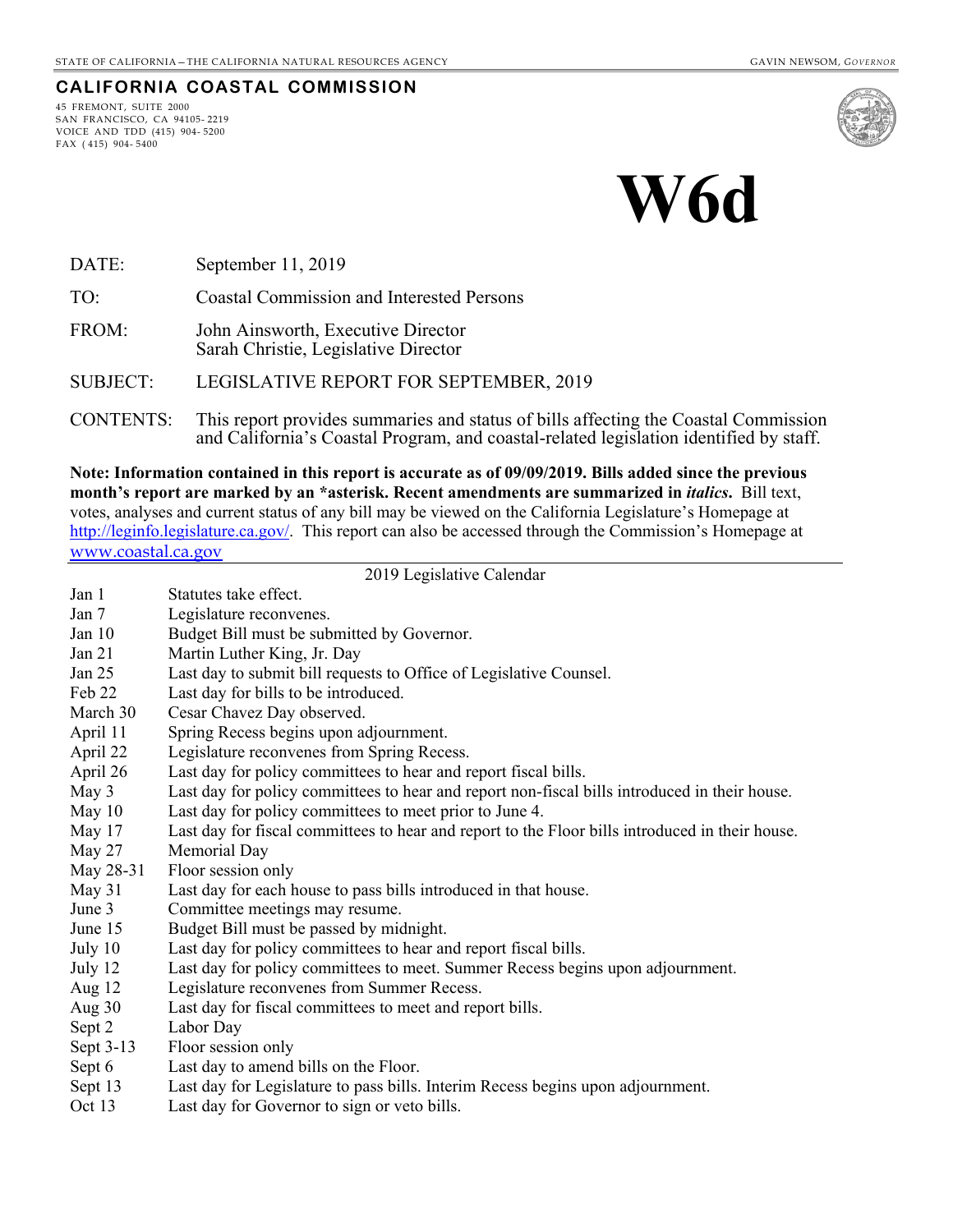# **PRIORITY LEGISLATION**

# **[AB 62 \(Fong\) State government: Fi\\$Cal: transparency](http://leginfo.legislature.ca.gov/faces/billNavClient.xhtml?bill_id=201920200AB62)**

This bill would require the state's Fi\$Cal system to include a publicly accessible, interactive website that discloses specified information relating to all state expenditures, including the amount, type and description of expenditures, a brief description of its purpose, and entity making the expenditure. *Amendments of 03/28/19 make technical, non-substantive changes.*

| Introduced    | 12/03/18                                                  |
|---------------|-----------------------------------------------------------|
| Last Amended  | 03/28/19                                                  |
| <b>Status</b> | Assembly Accountability & Administrative Review Committee |

#### **[AB 63 \(Fong\) State government](http://leginfo.legislature.ca.gov/faces/billNavClient.xhtml?bill_id=201920200AB63)**

This bill would require state agencies to provide forms on the internet for individuals to register complaints relating to the performance of that agency, with instructions on how to electronically file or mail their complaints to the agency. The forms would include an A, B, C, D, F, grading system for individuals to rate their experiences. *Amendments of 04/03/19 specify that the bill only applies to agencies that provide direct services to the public.*

| Introduced    | 12/03/18                                                                |
|---------------|-------------------------------------------------------------------------|
| Last Amended  | 04/03/19                                                                |
| <b>Status</b> | Assembly Appropriations Committee, Suspense File. Held under Submission |

# **[AB 65 \(Petrie-Norris\) Coastal protection: climate adaptation: project prioritization](http://leginfo.legislature.ca.gov/faces/billNavClient.xhtml?bill_id=201920200AB65)**

This bill would require the State Coastal Conservancy to prioritize Proposition 68 funds for projects that use natural infrastructure to help with adaptation to climate change, as well as those that provide multiple public benefits, including protection of communities, natural resources and recreational opportunities*. Amendments of 03/18/19 add a definition of the term "natural infrastructure," and authorize the Conservancy to provide technical assistance to communities to assist them with natural infrastructure projects. Amendments of 06/17 conforms the new definition across code sections.* 

| Introduced   | 12/03/18                    |
|--------------|-----------------------------|
| Last Amended | 06/17/19                    |
| Status       | <b>Senate Third Reading</b> |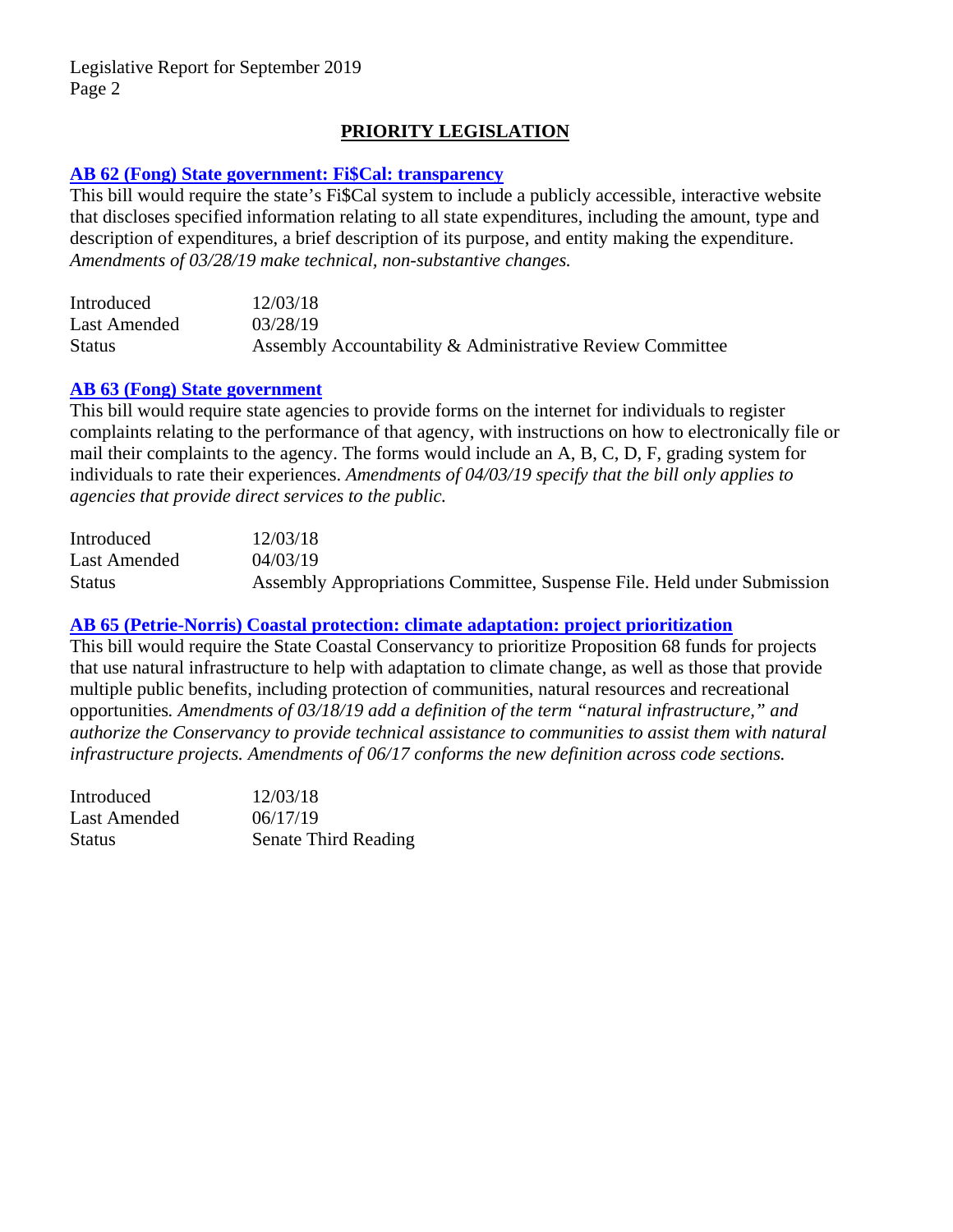# **[AB 68 \(Ting\) Land use: accessory dwelling units](http://leginfo.legislature.ca.gov/faces/billNavClient.xhtml?bill_id=201920200AB68)**

This bill would require ministerial approval of a local application for a building permit within a residential or mixed-use zone to create the following: (1) one accessory dwelling unit and one junior accessory dwelling unit per lot with a proposed or existing single-family dwelling if certain requirements are met; (2) a detached, new construction single-story accessory dwelling unit that meets certain requirements and would authorize a local agency to impose specified conditions relating to floor area and height on that unit; (3) multiple accessory dwelling units within the portions of an existing multifamily dwelling structure provided those units meet certain requirements; or (4) not more than two accessory dwelling units that are located on a lot that has an existing multifamily dwelling, but are detached from that multifamily dwelling and are subject to certain height and rear yard and side setback requirements. It would shorten the time limit for a local government to approve or deny a permit application for an Accessory Dwelling Unit (ADU) and Junior Accessory Dwelling Units (JADUs) from 120 days to 60 days from receipt of a completed application; prohibit an ordinance from imposing limits on minimum lot size, lot coverage, or floor area ratio beyond certain specifications. The bill would give the Department of Housing and Community Development authority to review local ordinances relating to Accessory Dwelling Units (ADUs) and submit written findings to a local government as to whether the ordinance meets state standards, and to notify the Attorney General if the ordinance violates state law. In response, the local government may either amend its ordinance or adopt a resolution stating the reasons the ordinance is already in compliance. *Amendments of 04/03/19 would prevent a local agency from issuing a certificate of occupancy for an ADU before issuing a certificate of occupancy for the primary residence. Amendments of 06/12/19 clarify that junior accessory dwelling units (JADUs), must be within the space of an existing dwelling.*

| Introduced    | 12/03/18                    |
|---------------|-----------------------------|
| Last Amended  | 07/05/19                    |
| <b>Status</b> | <b>Senate Third Reading</b> |

# **[AB 69 \(Ting\) Land use: accessory dwelling units](http://leginfo.legislature.ca.gov/faces/billNavClient.xhtml?bill_id=201920200AB69)**

This bill would require the Department of Housing and Community Development authority to develop "small home building standards" for ADUs and detached dwelling units less than 800 sf., and junior accessory dwelling units, and submit those proposed standards to the California Building Standards Commission by January 1, 2021, to achieve the most cost-effective building standards possible. *Amendments of 04/04/19 make technical, non-substantive changes. Amendments of 06/20/19 delete the reference to the 2007 edition of the California Building Standards Code, and specify that the small home building standards shall also take health and safety into consideration.* 

| Introduced   | 12/03/18             |
|--------------|----------------------|
| Last Amended | 06/20/19             |
| Status       | Senate Inactive File |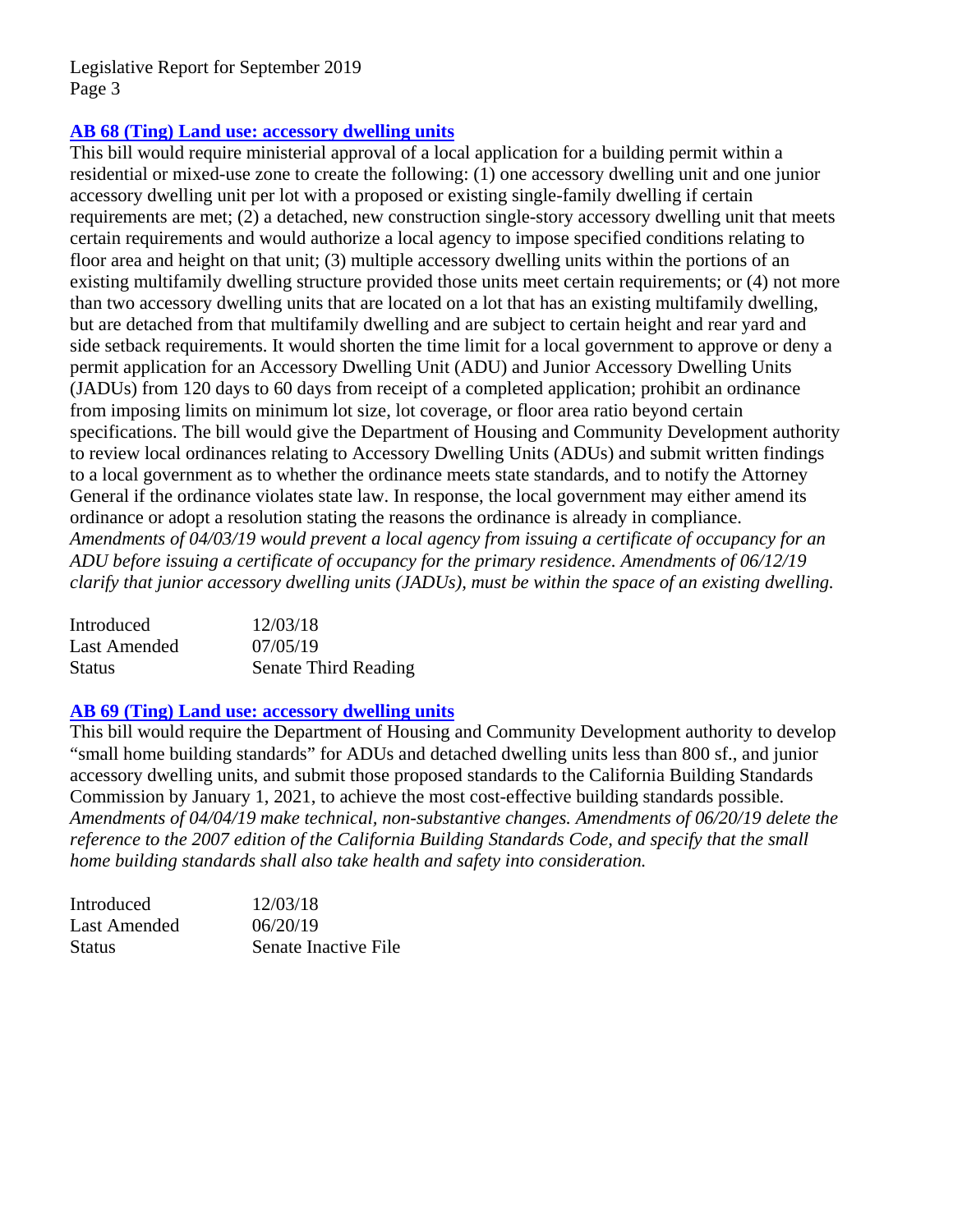# **[AB 129 \(Bloom\) Microfiber pollution](http://leginfo.legislature.ca.gov/faces/billNavClient.xhtml?bill_id=201920200AB129)**

This bill states it is the intent of the Legislature to enact legislation recognizing the emerging threat that microfibers pose to water quality and reducing the amount of microfibers that enter the environment. *Amendments of 03/25/19 would require the public and private entities that use a laundry system to install a microfiber filtration capture system by 2020 and 2021, respectively, and would require the State Water Resources Control Board to adopt methods for evaluating microfiber shedding and filtration efficiency.*

| Introduced    | 12/04/18                                                  |
|---------------|-----------------------------------------------------------|
| Last Amended  | 03/25/19                                                  |
| <b>Status</b> | Assembly Environmental Safety & Toxic Materials Committee |

#### **[AB 209 \(Limón\) Parks: environmental education: grant program](http://leginfo.legislature.ca.gov/faces/billNavClient.xhtml?bill_id=201920200AB209)**

This bill would require the Department of Parks and Recreation to establish the Outdoor Equity Grants Program, to increase the availability of outdoor education programs to underserved and at-risk populations. The bill would establish the California Outdoor Equity Account in the State Parks and Recreation Fund, and would allow the fund to receive private funds as well as funds appropriated by the Legislature.

| Introduced    | 01/14/19 |
|---------------|----------|
| <b>Status</b> | Enrolled |

# **[AB 255 \(Limón\) Parks: Coastal resources: oil spills: grants](http://leginfo.legislature.ca.gov/faces/billNavClient.xhtml?bill_id=201920200AB255)**

This bill would authorize the Oil Spill Response (OSPR) administrator to offer grants to Native American Tribes and other public entities with jurisdiction over waters of the state for the purpose of providing oil spill response equipment. Current law only provides for grants to local governments.

| Introduced    | 01/23/19                                 |
|---------------|------------------------------------------|
| <b>Status</b> | Chaptered. Chapter 84, Statutes of 2019. |

# **[AB 342 \(Muratsuchi\) Public lands: leasing: oil and gas: prohibition](http://leginfo.legislature.ca.gov/faces/billTextClient.xhtml?bill_id=201920200AB342)**

This bill would prohibit any state agency, department, or commission, or any local trustee with leasing authority over public lands within the state from entering into any new lease or other conveyance authorizing new construction of oil- and gas-related infrastructure upon federal lands that are designated as, or were at any time designated as, federally protected lands, including tidelands and submerged lands, as defined. The bill would not prevent any activity undertaken to convey oil or natural gas produced from state lands or waters from existing leases.

| Introduced   | 03/07/19              |
|--------------|-----------------------|
| Last Amended | 08/21/19              |
| Status       | <b>Assembly Floor</b> |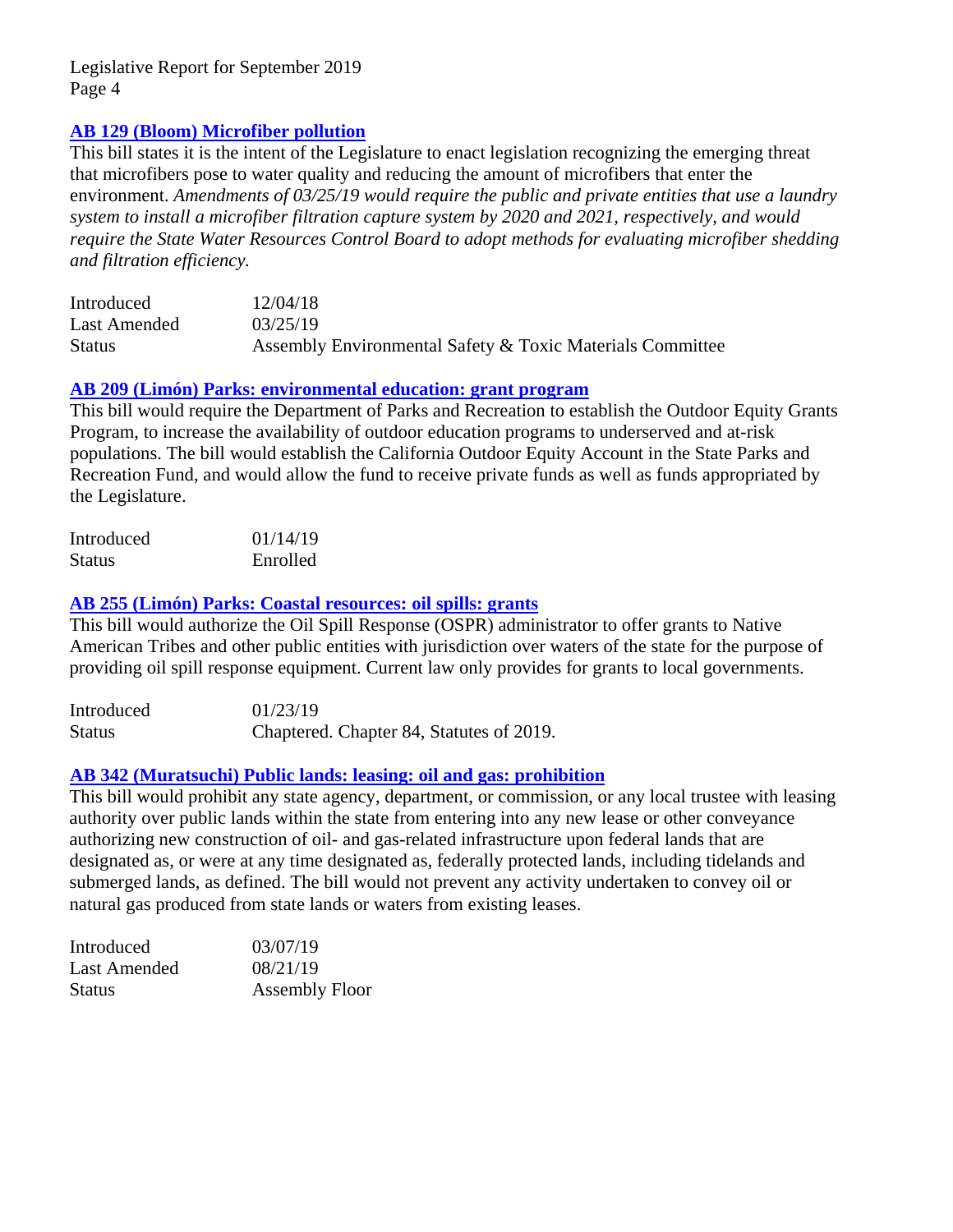# **AB 467 (Boerner [Horvath\) Competitions on state property: prize compensation: gender equity](http://leginfo.legislature.ca.gov/faces/billNavClient.xhtml?bill_id=201920200AB467)**

This bill would require specified state agencies, including the Coastal Commission, to include conditions on any permit or lease issued for a competition held on state land to ensure equal prize money between gendered categories at each participant level. *Amendments of 6/14/19 add co-authors.* 

| Introduced    | 02/11/19 |
|---------------|----------|
| Last amended  | 06/14/19 |
| <b>Status</b> | Enrolled |

#### **[AB 516 \(Chiu\) Authority to remove vehicles](http://leginfo.legislature.ca.gov/faces/billNavClient.xhtml?bill_id=201920200AB516)**

This bill would amend the Vehicle Code to authorize a peace officer or public employee to tow or immobilizing a vehicle that has been left standing for 72 hour or more in violation of a local ordinance; has 5 or more unpaid parking tickets; or a registration that is expired by more than 6 months, only if the vehicle has remained parked or left standing for 10 days after a notice is affixed to the vehicle specifying the date and time the vehicle will be removed. *Amendments of 07/02/19 reduce the notice period from 10 to 5 days, and specify that if the Commission on State Mandates determines that this imposes state costs on local agencies, that the state shall reimburse for those costs.* 

| Introduced    | 02/28/19                               |
|---------------|----------------------------------------|
| Last amended  | 07/02/19                               |
| <b>Status</b> | <b>Senate Appropriations Committee</b> |

# **[AB 552 \(Stone\) Coastal Adaptation, Access, and Resilience Program](http://leginfo.legislature.ca.gov/faces/billNavClient.xhtml?bill_id=201920200AB552)**

This bill would create the Coastal Adaptation, Access and Resilience Fund in the State Treasury for the purpose of funding actions by the California Coastal Commission, the Natural Resources Agency, the Ocean Protection Council, the Department of Parks and Recreation, and the State Coastal Conservancy to address sea level rise and climate change. Funds would be subject to appropriation by the Legislature. The source of the funds would be not less than 30% of state tidelands revenues collected by the State Lands Commission. *Amendments of 4/30/19 add the State Lands Commission to the list of agencies that would receive money from the Fund. Amendments of 06/27/19 revise the title of the program, and specify that the Natural Resources Secretary shall ensure that moneys expended from the Coastal Resilience, Adaptation and Access Fund prioritize expenditures that minimize the overall financial risks and costs of climate change impacts statewide.* 

| Introduced                         | 02/13/19                                                |
|------------------------------------|---------------------------------------------------------|
| Last Amended                       | 06/27/19                                                |
| <b>Status</b>                      | Senate Appropriations Committee. Held under submission. |
| <b>Commission Position Support</b> |                                                         |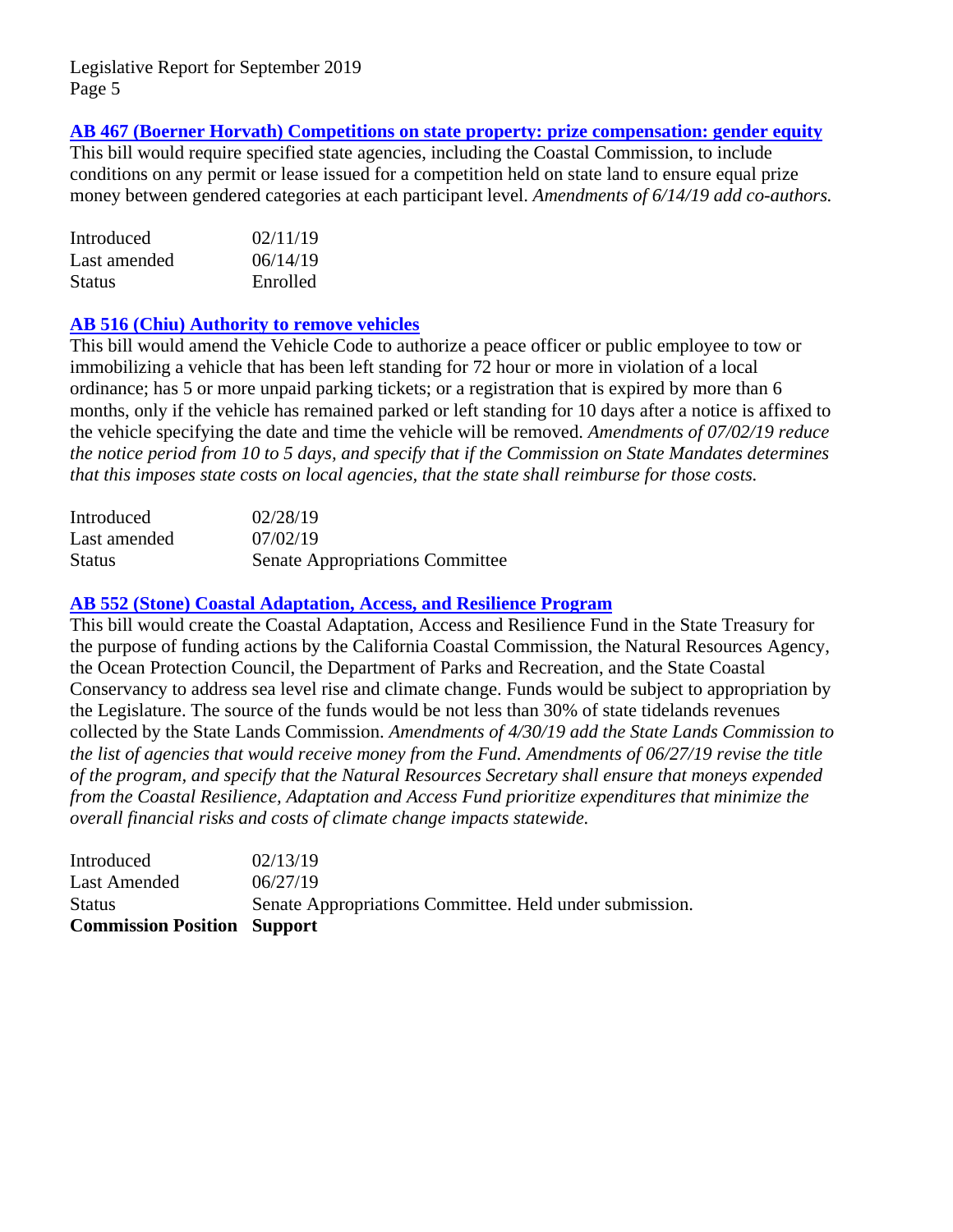# **[AB 825 \(Mullin\) San Mateo County Flood and Sea Level Rise Resiliency District](http://leginfo.legislature.ca.gov/faces/billNavClient.xhtml?bill_id=201920200AB825)**

This bill would rename and expand the authority of the San Mateo County Flood Control District, by creating the San Mateo County Flood and Sea Level Rise Resiliency District. The district would have the authority to issue general revenue bonds, and levy tax assessments on all taxable property within the district to pay for the interest on the bonds. The bill would grant rights of way in, over and across public lands for the construction and maintenance of protective works, subject to SLC approval. *Amendments of 4/10/19 clarify that nothing in the act supersedes or in any way alters or lessens the effect or application of the Coastal Act. Amendments of 06/04/19 make non-substantive changes.*

| Introduced    | 02/20/19 |
|---------------|----------|
| Last Amended  | 06/04/19 |
| <b>Status</b> | Enrolled |

#### **[AB 931 \(Petrie-Norris\) State and local boards and commissions: appointments](http://leginfo.legislature.ca.gov/faces/billNavClient.xhtml?bill_id=201920200AB931)**

This bill would establish state and local boards and commissions to be comprised of a specified minimum of female appointees. Relevant to the Coastal Commission, this bill would require at least 50% of the appointed members to be women. *Amendments of 04/22/19 limit the scope of the bill to local boards and commissions in cities with a population of 50,000 or more.* 

| Introduced    | 02/20/19                                         |
|---------------|--------------------------------------------------|
| Last Amended  | 04/22/19                                         |
| <b>Status</b> | Assembly Appropriations Committee, Suspense File |

# **[AB 1011 \(Petrie-Norris\) Coastal resources: waiver of filing fees](http://leginfo.legislature.ca.gov/faces/billNavClient.xhtml?bill_id=201920200AB1011)**

This bill would authorize the Commission to waive the permit fee for a non-profit organization seeking to undertake a project that provides public access to coastal resources or habitat restoration.

| <b>Commission Position Support</b> |                                          |
|------------------------------------|------------------------------------------|
| <b>Status</b>                      | Chaptered. Chapter 168, Statutes of 2019 |
| Last Amended                       | 03/18/19                                 |
| Introduced                         | 02/21/19                                 |

#### **[AB 1040 \(Muratsuchi\) Protection of cetaceans: unlawful activities](http://leginfo.legislature.ca.gov/faces/billNavClient.xhtml?bill_id=201920200AB1040)**

This bill would make it unlawful to hold in captivity any cetacean, whether wild-caught or captivebred, for any purpose including display, performance of entertainment. The bill would make it unlawful to breed or impregnate any cetacean in captivity. The bill would allow any cetacean held in captivity prior to a specified date to lawfully remain in captivity for educational purposes.

| Introduced | 02/21/19                                   |
|------------|--------------------------------------------|
| Status     | Assembly Water, Parks & Wildlife Committee |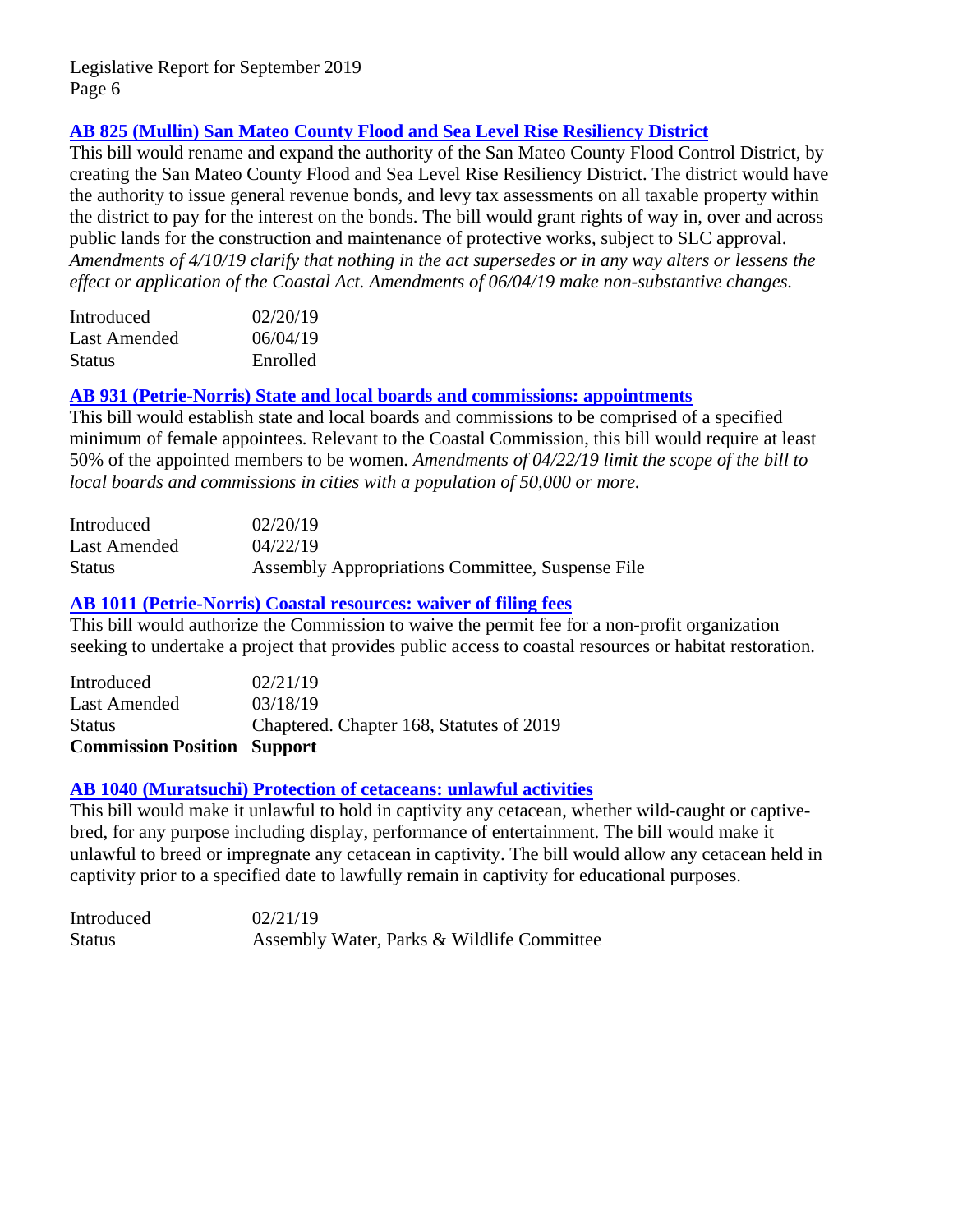# **[AB 1080 \(Gonzalez\) California Circular Economy and Plastic Pollution Reduction Act](http://leginfo.legislature.ca.gov/faces/billNavClient.xhtml?bill_id=201920200AB1080)**

This bill would enact the California Circular Economy and Plastic Pollution Reduction Act, which would require the Department of Resources Recycling and Recovery (CalRecycle), in consultation with the State Water Resources Control Board and the Ocean Protection Council to develop a scoping plan for reducing plastic pollution in California by the year 2030 through source reduction, recycling and composting. AB 1080 is a companion to SB 54 (Allen). The two bills are identical in their current forms. *Amendments of 03/19/19 add additional specificity to the Department's proposed regulations, including identification of single-use packaging materials for reduction actions; criteria for source reduction requirements, minimum post-consumer recycled content requirements; and processes for annual reporting by businesses. Amendments of 05/07/19 extend the deadline for the adoption of regulations from 01/01/21 to 01/01/23; expand the bill to include manufacturers and retailers; and require the department to develop a scoping plan for achieving the bill's objectives prior to adopting regulations. Amendments of 05/22 substantially revise the bill to establish that it is a policy goal of the state that manufacturers and retailers reduce single-use packaging and products by 75% by the year 2030, transition to reusable products and packaging to the maximum extent practicable; and that single use packaging and products must be recyclable or compostable by specified dates. The amendments would narrow the scope of CalRecycle's regulatory authority to "priority single use plastic products" which are defined in the bill as single-use packaging and the 10 most commonly littered single-use plastic products in California. The Department would be required to adopt regulations to implement the policy. The bill would also extend the deadline by two years for manufacturers to demonstrate a 40% recycling rate by 2028. Amendments of June 20 add definitions, and require the Department to post on its website a list of recycling rates by material type. Amendments of 07/05/19 require the Department to report to the Legislature every 2 years on the progress implementing the bill's provisions. Amendments of 09/06 require the department to establish a Circular Economy Waste Pollution Reduction Panel to identify barriers and solutions associated with implementing the act.*

| <b>Position</b> | <b>Support</b>               |
|-----------------|------------------------------|
| <b>Status</b>   | <b>Senate Second Reading</b> |
| Last Amended    | 09/06/19                     |
| Introduced      | 02/21/19                     |

#### **[AB 1184 \(Gloria\) Public records: writing transmitted by electronic mail: retention](http://leginfo.legislature.ca.gov/faces/billNavClient.xhtml?bill_id=201920200AB1184)**

This bill would require state agencies to retain for at least two years every public record, as defined in Public Records Act Section 6252 (e), that is transmitted by e-mail, unless a longer retention period is required by another statute or regulation.

| Introduced   | 02/21/19                |
|--------------|-------------------------|
| Last Amended | 08/30/19                |
| Status       | Assembly Third Reading. |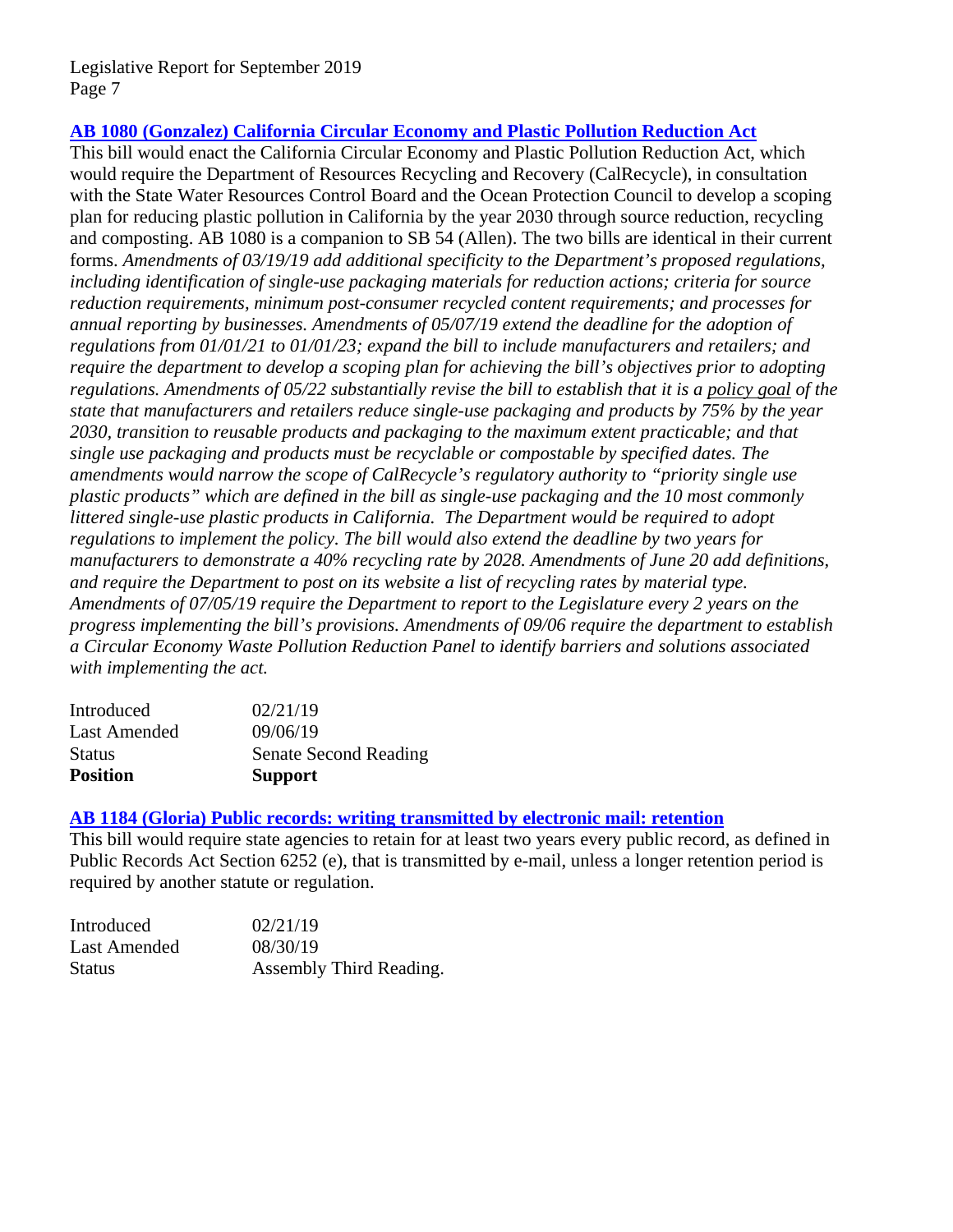# **[AB 1300 \(Kamlager-Dove\) State Coastal Conservancy: Explore the Coast Program](http://leginfo.legislature.ca.gov/faces/billNavClient.xhtml?bill_id=201920200AB1300)**

This bill would establish the Explore the Coast Program within the State Coastal Conservancy. The program would require the Conservancy, when awarding grants to non-profit organizations, public agencies and Native American Tribes for the purpose of achieving program goals, to prioritize projects that provide students and youth the opportunity to visit the coast for the first time.

| Introduced    | 02/22/19                                                  |
|---------------|-----------------------------------------------------------|
| Last Amended  | 03/28/19                                                  |
| <b>Status</b> | Assembly Appropriations Committee, Held Under Submission. |

#### **[AB 1321 \(Gipson\) Public lands: State Lands Commission: coastal ports: automated technology](http://leginfo.legislature.ca.gov/faces/billNavClient.xhtml?bill_id=201920200AB1321)**

This bill would authorize the State Lands Commission to approve, on a case-by-case basis, the use of automated technology in coastal ports within the commission's jurisdiction if the commission determines that the automated technology will provide a safe working environment and not cause critical damage to the state economy or to the economies of surrounding local communities, as specified. The bill would also require the commission to submit an annual report to the Legislature, detailing each instance in which the commission has approved a use of automated technology pursuant to the bill during the preceding year. *Amendments of 08/13 revise the bill to instead require the State Lands Commission to work with the Governor's Office of Business and Economic Development to hold a series of meetings near California ports to consider the impacts of automated technology and issue two reports to the Legislature.* 

| Introduced    | 02/22/19                    |
|---------------|-----------------------------|
| Last Amended  | 08/13/19                    |
| <b>Status</b> | <b>Senate Third Reading</b> |

# **[AB 1426 \(Boerner Horvath\) State beaches: San Onofre State Beach: report on encroaching state](http://leginfo.legislature.ca.gov/faces/billNavClient.xhtml?bill_id=201920200AB1426)  [or local agency infrastructure project](http://leginfo.legislature.ca.gov/faces/billNavClient.xhtml?bill_id=201920200AB1426)**

This is a spot making non-substantive changes to Public Resources Code Section 30522, related to the certification of local coastal programs. *Amendments of 03/25/19 amend the bill to require the State Parks to report to legislative policy committees about any proposed state or local agency infrastructure project that would interfere with the operation of San Onofre State Beach.* 

| Introduced    | 02/22/1                                                                 |
|---------------|-------------------------------------------------------------------------|
| Last Amended  | 03/25/19                                                                |
| <b>Status</b> | Assembly Appropriation Committee, Suspense File. Held under Submission. |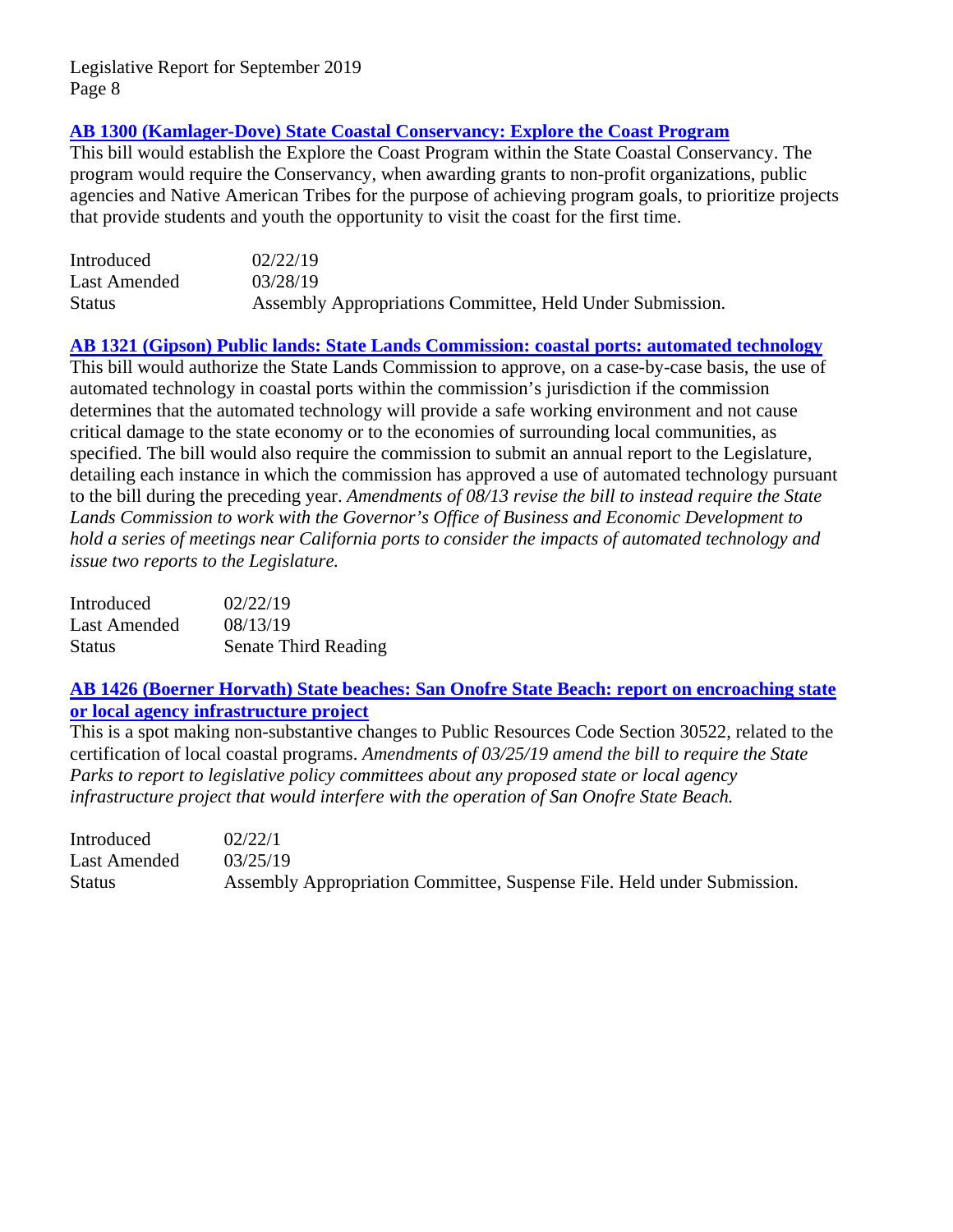# **[AB 1511 \(Bloom\) Coastal resources: Santa Monica Bay Restoration Commission](http://leginfo.legislature.ca.gov/faces/billNavClient.xhtml?bill_id=201920200AB1511)**

This bill would transfer the responsibility of providing administrative services to the Santa Monica Bay Restoration Commission from the State Water Resources Control Board to the State Coastal Conservancy, pursuant to a MOU between the Natural Resources Agency, the Environmental Protection Agency, and the SMBR Commission. The purpose of the bill is to support the restoration and enhancement of the Santa Monica Bay and its watershed.

| Introduced    | 02/22/19              |
|---------------|-----------------------|
| Last Amended  | 03/26/19              |
| <b>Status</b> | Senate Third Reading. |

# **[AB 1585 \(Boerner Horvath\) Accessory dwelling units](http://leginfo.legislature.ca.gov/faces/billNavClient.xhtml?bill_id=201920200AB1585)**

This is a spot making non-substantive changes Government Code Section 65852.2, related to accessory dwelling units (ADUs).

| Introduced    | 02/22/19                      |
|---------------|-------------------------------|
| <b>Status</b> | <b>Assembly First Reading</b> |

#### **AB 1628 (Rivas) Environmental justice: Attorney General: Bureau of Environmental Justice**

This bill would modify the definition of environmental justice in Government Code Section 65040.12 (e) to include meaningful engagement. The bill would also codify the Bureau of Environmental Justice within the Attorney General's office as a permanent state entity, state the intent of the Legislature to support funding for the bureau, and expand the Office of Planning and Research Director's agency coordination and consultation role to include the bureau. *Amendments of 06/19change "meaningful engagement" to "meaningful involvement" delete the provisions related to the Bureau of Environmental Justice, and amend the definition of environmental justice in Coastal Act Section 30107.3 to cross-reference the new definition in Section 65040.12.*

| <b>Commission Position Support</b> |          |
|------------------------------------|----------|
| <b>Status</b>                      | Enrolled |
| Last Amended                       | 06/14/16 |
| Introduced                         | 02/22/19 |

#### **[AB 1644 \(Levine\) Coastal resources: scientific advice and recommendations: agriculture](http://leginfo.legislature.ca.gov/faces/billNavClient.xhtml?bill_id=201920200AB1644)**

This bill would include agriculture among the specified issues on which the Coastal Commission may receive technical advice and recommendations with respect to its decisions. *Amendments of 04/29/19 revise PRC Section 30006.5 to remove reference to "the question" of sea level rise.* 

| <b>Commission Position Support</b> |                                           |
|------------------------------------|-------------------------------------------|
| <b>Status</b>                      | Chaptered. Chapter 168, Statutes of 2019. |
| Last Amended                       | 04/29/19                                  |
| Introduced                         | 02/22/19                                  |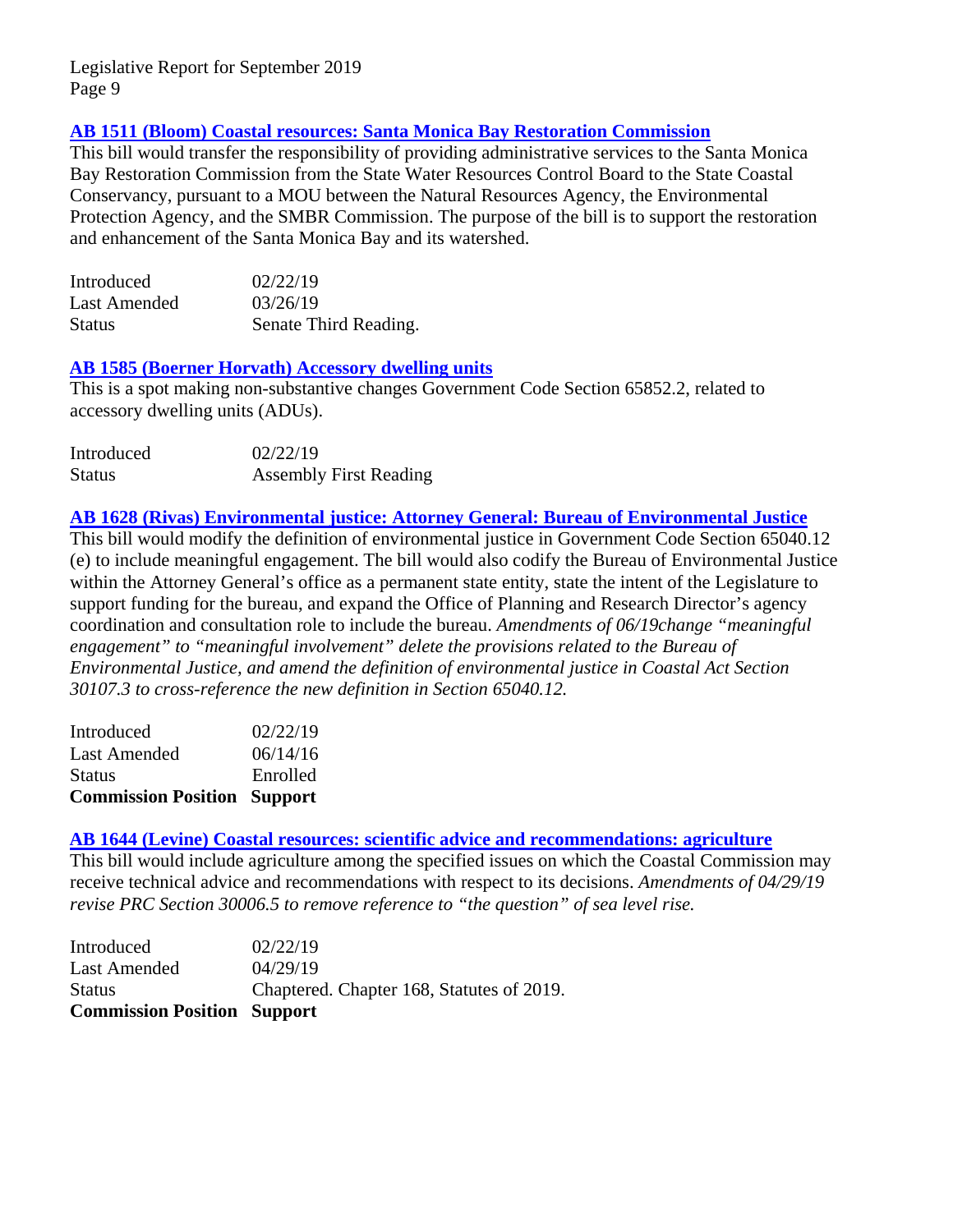# **[AB 1680 \(Limón\) State Coastal Conservancy: coastal access](http://leginfo.legislature.ca.gov/faces/billNavClient.xhtml?bill_id=201920200AB1680)**

This bill would direct the Coastal Commission, in consultation with the State Coastal Conservancy, Department of Parks and Recreation, and the State Lands Commission to develop a new public access program for Hollister Ranch in Santa Barbara County by April 1, 2020. The bill would specify plan components. If the plan is not completed by the deadline, the State Lands Commission would be required to implement the Coastal Commission's 1982 public access program as expeditiously as possible. *Amendments of 08/30 specify provisions to be included in the update, change the initial deadline to April 1, 2021, require implementation of the first phase of access by April 1, 2022, raise the in-lieu fee to \$33,000 per permit, specify that the fees can only be expended on program implementation, guarantee the coastal agencies have right of entry in order to implement required access, and restates existing law that any attempt to obstruct public access is a violation of the Coastal Act. See attached analysis for details.*

|               | <b>Commission Position Support, Revised Analysis Attached</b> |
|---------------|---------------------------------------------------------------|
| <b>Status</b> | Enrolled                                                      |
| Last Amended  | 08/30/19                                                      |
| Introduced    | 02/22/19                                                      |

# **[AB 1718 \(Levine\) State parks: state coastal beaches: smoking ban](http://leginfo.legislature.ca.gov/faces/billNavClient.xhtml?bill_id=201920200AB1718)**

This bill would make it an infraction for any person to smoke on a state coastal beach or a unit of the state park system, or to dispose of cigarette or cigar waste on a state coastal beach or unit of the system. The bill would require the Department of Parks and Recreation to post signs providing public notice of the restriction. *Amendments of 09/06 revise the definition of a "coastal beach," and expands the application of the bill to include state beaches operated by another entity pursuant to an agreement with the department.*

| Introduced    | 02/22/19              |
|---------------|-----------------------|
| Last Amended  | 09/06/19              |
| <b>Status</b> | Senate Second Reading |

# **[AB 1731 \(Boerner Horvath\) Short term rentals: coastal zone](http://leginfo.legislature.ca.gov/faces/billNavClient.xhtml?bill_id=201920200AB1731)**

This bill would amend the Business and Professions Code to require a hosting platform that offers short-term vacation rentals to be responsible for collecting and remitting local transient occupancy taxes (TOT). The bill would also authorize a hosting platform to make a residentially zoned property within the coastal zone available as a short-term rental 365 days per year, provided that the primary resident lives on site full-time. The bill would prohibit the listing of a short-term rental for more than 30 days per year of any residential property in the coastal zone, unless the primary resident makes the property available as a short-term rental in accordance with the Lower Cost Coastal Accommodations Program administered by the State Coastal Conservancy. *Amendments of 05/02/19 delete the reference to the State Coastal Conservancy's lower-cost overnight accommodations program; limit the provisions of the bill to residentially zoned properties in urbanized areas of San Diego County's coastal zone; establish a sunset date of January 1, 2025; clarify that the bill does not apply to campgrounds, cabins, RV parks, hotels or motels; and require the Office of Planning and Research (OPR) to prepare a report that evaluates the effect of the bill during that time with regard to housing availability and long-term rental rates. Amendments of 07/02/19 change the sunset date from January 1, 2025, to January 1, 2023. The new reporting requirement for OPR would be January 1, 2024. The amendments also make technical, clarifying changes.*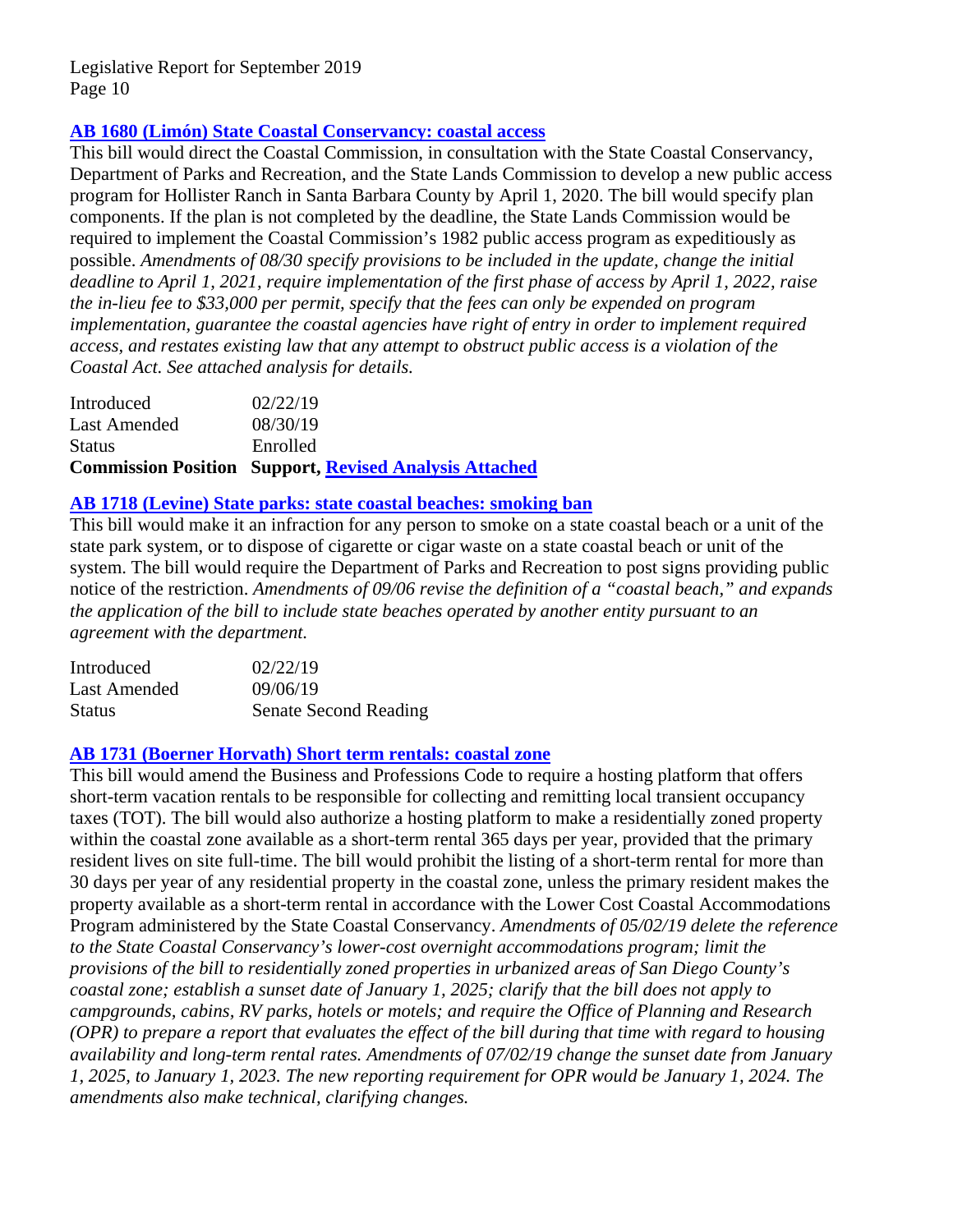| Introduced    | 02/22/19                                                  |
|---------------|-----------------------------------------------------------|
| Last Amended  | 07/02/19                                                  |
| <b>Status</b> | Senate Governance & Finance Committee. Hearing cancelled. |

#### **[AB 1749 \(Boerner Horvath\) Coastal resources: development permits](http://leginfo.legislature.ca.gov/faces/billNavClient.xhtml?bill_id=201920200AB1749)**

This is a spot bill that would make non-substantive changes to Public Resources Code Section 30624, relating to the issuance of coastal development permits.

| Introduced    | 02/22/19                      |
|---------------|-------------------------------|
| <b>Status</b> | <b>Assembly First Reading</b> |

# **[AB 1785 \(Boerner Horvath\) Transportation: North County Transit District](http://leginfo.legislature.ca.gov/faces/billNavClient.xhtml?bill_id=201920200AB1785)**

This bill would have made non-substantive changes to the Public Utilities Code, related to the San Diego Regional Transportation Consolidation Act. *Amendments of 03/28/19 gutted and amended the original bill to allow a railroad owner or operator, or a local government entity through which a railroad passes, to file a special motion to strike a cause of action seeking damages for an incident occurring on a railroad right of way that is open to the public.* 

| Introduced    | 02/22/19                            |
|---------------|-------------------------------------|
| Last Amended  | 03/28/19                            |
| <b>Status</b> | <b>Assembly Judiciary Committee</b> |

# **[ACR 136 \(Cunningham\)](http://leginfo.legislature.ca.gov/faces/billTextClient.xhtml?bill_id=201920200ACR136) Coastal Cleanup Day**

This measure would recognize the 3<sup>rd</sup> Saturday in September as Coastal Cleanup Day, and proclaim September 21, 2019, as the  $35<sup>th</sup>$  annual Coastal Cleanup Day in California.

Introduced 08/26/19

#### **[SB 4 \(McGuire\) Housing](http://leginfo.legislature.ca.gov/faces/billNavClient.xhtml?bill_id=201920200SB4)**

This bill states the intent to enact legislation that would limit restrictive local land use policies that contribute to increased housing costs, and also to encourage increased housing development near transit and job centers, in a manner that acknowledges relevant differences between communities. The bill would provide incentives for multifamily, Transit Oriented Development (TOD) as defined, on eligible parcels within cities and counties with unmet housing needs, including a streamlined, ministerial application process, a categorical CEQA exemption, and extended deadlines for permit expiration. These provisions would not apply in high fire hazard areas, flood plains, historic or architectural districts or the coastal zone. These provisions would not apply on any site that would require the demolition of deed-restricted affordable housing, rent-controlled housing, housing occupied by tenants within the previous 10 years, or any historic structure on a local, state or national register. The bill would require that TODs meeting specified thresholds be constructed by a skilled and trained workforce. *Amendments of 04/10/19 eliminate the previous references to local fees charged for water/sewer connection fees, multifamily projects, and fees charged by school districts. The bill adds a statement of Legislative Intent to reduce unreasonable fees on small housing developments.*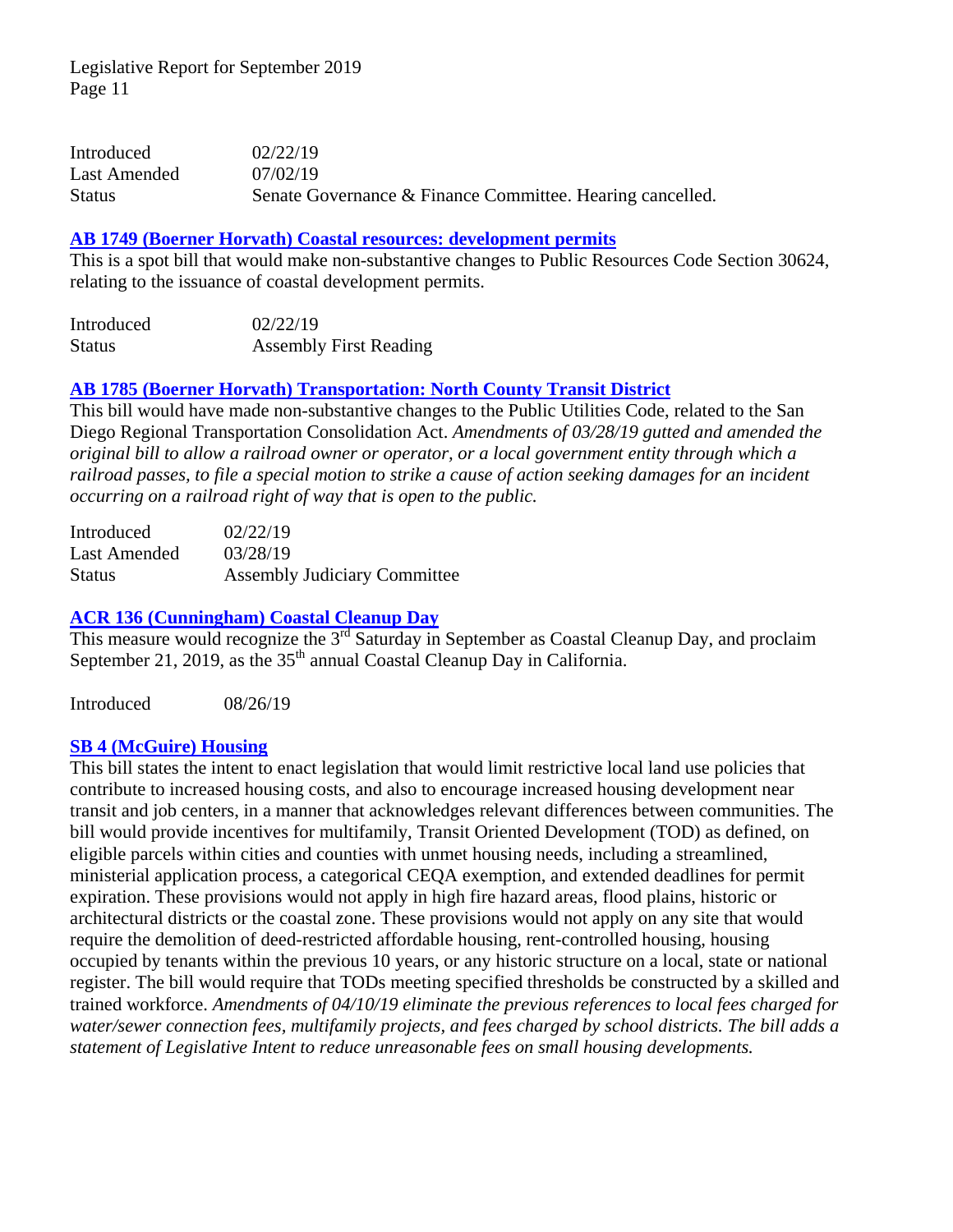| Introduced    | 12/03/18                                                  |
|---------------|-----------------------------------------------------------|
| Last Amended  | 04/10/19                                                  |
| <b>Status</b> | Senate Governance & Finance Committee. Hearing cancelled. |

#### **[SB 5 \(Beall\) Affordable Housing and Community Development Investment Program](http://leginfo.legislature.ca.gov/faces/billNavClient.xhtml?bill_id=201920200SB5)**

This bill would establish the Local-State Sustainable Investment Incentive Program, and the Sustainable Investment Incentive Committee to oversee it. The purpose of the Program would be to incentivize the construction of more affordable and transit-oriented housing. The Program would authorize local governments and various other public local agencies to support affordable housing plans. Funds would be available via tax increment through a redistribution of educational revenue augmentation funds (ERAF), which the bill would authorize through direction to county auditors. Relevant to the Coastal Commission, one eligible use of the funding would be for coastal communities dealing with the effects of sea level rise, including the construction, repair, replacement and maintenance of infrastructure related to protecting communities from sea level rise. *Amendments of 05/21expand the category of eligible projects to include infrastructure related to protecting communities from climate change, not just sea level rise. Amendments of 07/03 add co-authors. Amendments of 08/12 make minor, technical changes, and clarify what constitutes a "public work" for the purpose of the bill.*

| Introduced    | 12/03/18                      |
|---------------|-------------------------------|
| Last Amended  | 08/12/19                      |
| <b>Status</b> | <b>Assembly Third Reading</b> |

#### **[SB 6 \(Beall\) Residential development: available land](http://leginfo.legislature.ca.gov/faces/billNavClient.xhtml?bill_id=201920200SB6)**

This bill would require the Department of Housing and Community Development to provide the Department of General Services with a list of local land that is suitable and available for residential development as identified in a housing element of a general plan. The bill would require DGS to create a publicly searchable database of that information. *Amendments of 04/23/19 require local governments to submit an electronic copy the inventory of land suitable for residential development to the Department of Housing and Community Development for any housing element adopted after January 1, 2021. The bill would also authorize the Department to review, adopt, amend and repeal the forms, standards and definitions necessary to implement.*

| Introduced    | 12/03/18                      |
|---------------|-------------------------------|
| Last Amended  | 09/06/19                      |
| <b>Status</b> | <b>Assembly Third Reading</b> |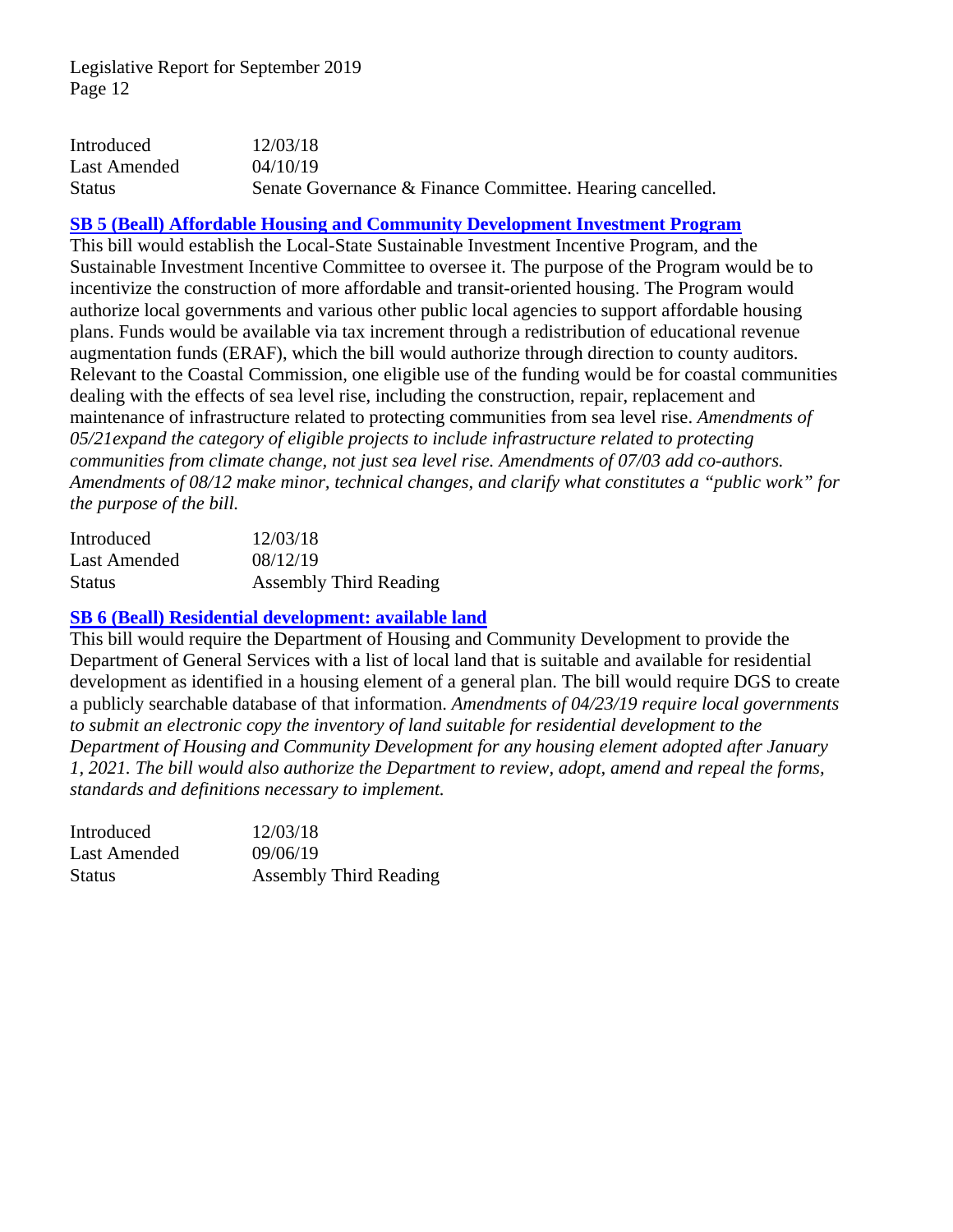# **SB 8 (Glazer) State parks: [state coastal beaches: smoking ban](http://leginfo.legislature.ca.gov/faces/billNavClient.xhtml?bill_id=201920200SB8)**

This bill would make it an infraction to smoke tobacco products on a state coastal beach or a unit of the State Parks system, or to dispose of tobacco-related waste in anything other than an appropriate waste receptacle, punishable by a fine of \$25. The bill would require the Department of Parks and Recreation to post signs providing notice of the prohibition. *Amendments of 09/06 revise the definition of a "coastal beach," and expands the application of the bill to include state beaches operated by another entity pursuant to an agreement with the department.*

| Introduced          | 12/03/18                      |
|---------------------|-------------------------------|
| <b>Last Amended</b> | 09/06/19                      |
| <b>Status</b>       | <b>Assembly Third Reading</b> |

# **[SB 13 \(Wieckowski\) Accessory dwelling units](http://leginfo.legislature.ca.gov/faces/billNavClient.xhtml?bill_id=201920200SB13)**

This bill makes several changes to the Government Code and the Health and Safety Code pertaining to Accessory Dwelling Units (ADUs). Changes include:

- Limits ADUs to lots with an existing or proposed single family dwelling.
- Prohibits local governments from requiring additional parking for an ADU that demolishes an existing garage, carport of covered parking structure.
- Prohibits local governments from requiring owner-occupancy of one of the residential units.
- Reduces the length of time to review and approve a ministerial ADU application from 120 days to 60 days for local governments that have not yet adopted an ADU ordinance. If not approved within 60 days, the application shall be deemed approved.
- Requires that ADUs cannot be restricted by ordinance to less than 800 sf.
- Limits the amount of connection fees that can be imposed for a new residential dwelling.
- Allows the owner of an ADU that receives an enforcement order to correct violations or abate nuisances to request a 10-year delay in correction of the violations provided they aren't necessary to protect public health and safety.
- Specifies that ADUs less than 750 square feet shall not be charged impact fees.
- Specifies that ADUs greater than 750 square feet shall be charged 25% of a regular impact fee.
- Renumbers the Coastal Act "savings clause" that specifies nothing in this section shall supersede or lessen the effect of the Coastal Act.

*Amendments of 05/17/19 prohibit a local agency from establishing minimum square footage for attached or detached ADUs that prohibits an efficiency unit; and from establishing a maximum square footage for an ADU that is less than 850 sf., or 1,000 sf for a unit with more than one-bedroom. Amendments of 07/01/19 specify that the fee limitations in the bill do not apply to connection fees or capacity charges imposed by a local agency, special district or water corporation.*

| Introduced    | 12/03/18                      |
|---------------|-------------------------------|
| Last Amended  | 07/01/19                      |
| <b>Status</b> | <b>Assembly Third Reading</b> |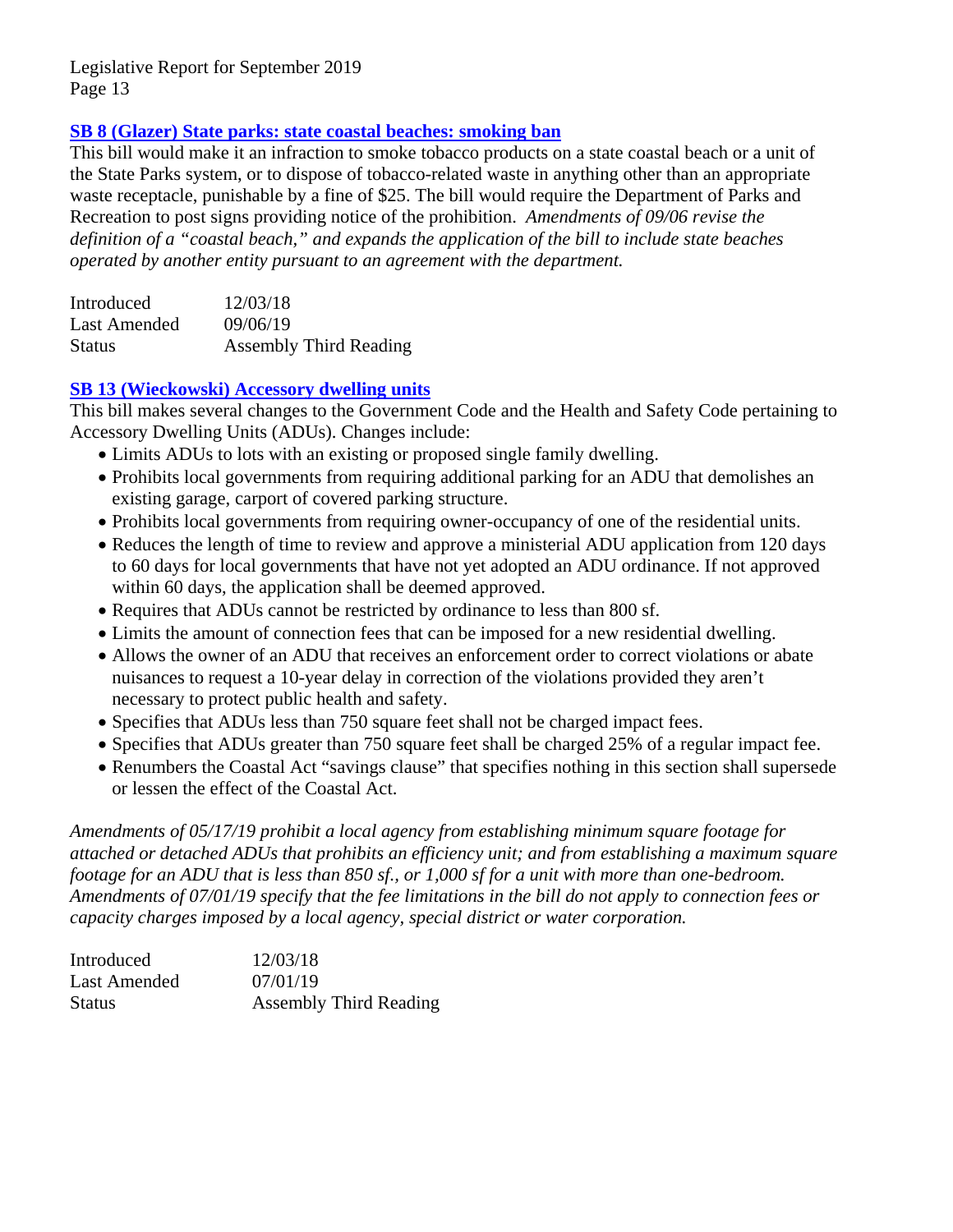# **[SB 45 \(Allen\) Wildfire, Drought and Flood Protection Bond Act of 2020](http://leginfo.legislature.ca.gov/faces/billNavClient.xhtml?bill_id=201920200SB45)**

This bill would enact the Wildfire, Drought and Flood Protection Bond Act of 2020 in the amount of \$4,300,000,000, \$300 million of which would be available for coastal resources, \$300 million for protecting rivers, lakes and streams, and \$150 million for improving regional climate resilience in General Obligation bonds to finance projects to restore fire-damaged areas, reduce wildfire risks, promote healthy forests and watersheds, reduce climate impacts on vulnerable populations, protect water supply and water quality, protect rivers, lakes, and streams, reduce flood risk, protect fish and wildlife from climate impacts, improve climate resilience of agricultural lands, and protect coastal lands and resources. *Amendments of 08/30/19 increase the amount of the bond from \$3.999 billion to \$4.069 billion, and make numerous revisions and allocations including eligibility for projects that promote resilience and adaptation of small community wastewater treatment facilities at risk from sea level rise, consistent with an updated, certified local coastal program. Preference shall be given to projects that provide for wastewater recharge or recycling.*

| Introduced    | 12/03/18                                        |
|---------------|-------------------------------------------------|
| Last Amended  | 09/05/19                                        |
| <b>Status</b> | Senate Appropriations Committee. Two-year bill. |

# **[SB 50 \(Wiener\) Planning and zoning: housing development: incentives](http://leginfo.legislature.ca.gov/faces/billNavClient.xhtml?bill_id=201920200SB50)**

This bill would waive local density maximums and parking minimums greater than 0.5 spaces per unit, and provide other incentives for residential development project proposed within a ½-mile radius of a major transit stop. A major transit stop is defined as a site containing an existing transit station or a ferry terminal served by a bus or transit service. The bill specifies that it shall not be construed to relieve a local agency from complying with the Coastal Act of 1976. *Amendments of 03/11/19 make additional definitions in the "Equitable Communities Incentives" section of the bill; require the Department of Housing and Urban Development to publish map showing areas identified by the Department as "housing rich areas" and update it every 5 years; set the application of in-lieu fees for local governments that have not adopted an inclusionary housing ordinance; and set the term of affordability deed restrictions to 55 years for rental units and 45 years for sale units. Amendments of 05/01/19 would specify that the provisions of the bill would not apply in a Coastal Zone within a city of less than 50,000.* 

| Introduced    | 12/03/18                                                       |
|---------------|----------------------------------------------------------------|
| Last Amended  | 05/01/19                                                       |
| <b>Status</b> | Senate Appropriations Committee, Suspense File. Two-year bill. |

#### **[SB 53 \(Wilk\) Open meetings](http://leginfo.legislature.ca.gov/faces/billNavClient.xhtml?bill_id=201920200SB53)**

This bill would clarify that any advisory committee or subcommittee of a multi-member state board, commission or committee is subject to the Bagley-Keene Open Meetings Act if it is comprised of 2 or more members, if one of those members represents that state body in their official capacity. This bill has an urgency clause.

| Introduced    | 12/10/18                                                  |
|---------------|-----------------------------------------------------------|
| Last Amended  | 03/05/19                                                  |
| <b>Status</b> | Assembly Appropriations Committee. Held under submission. |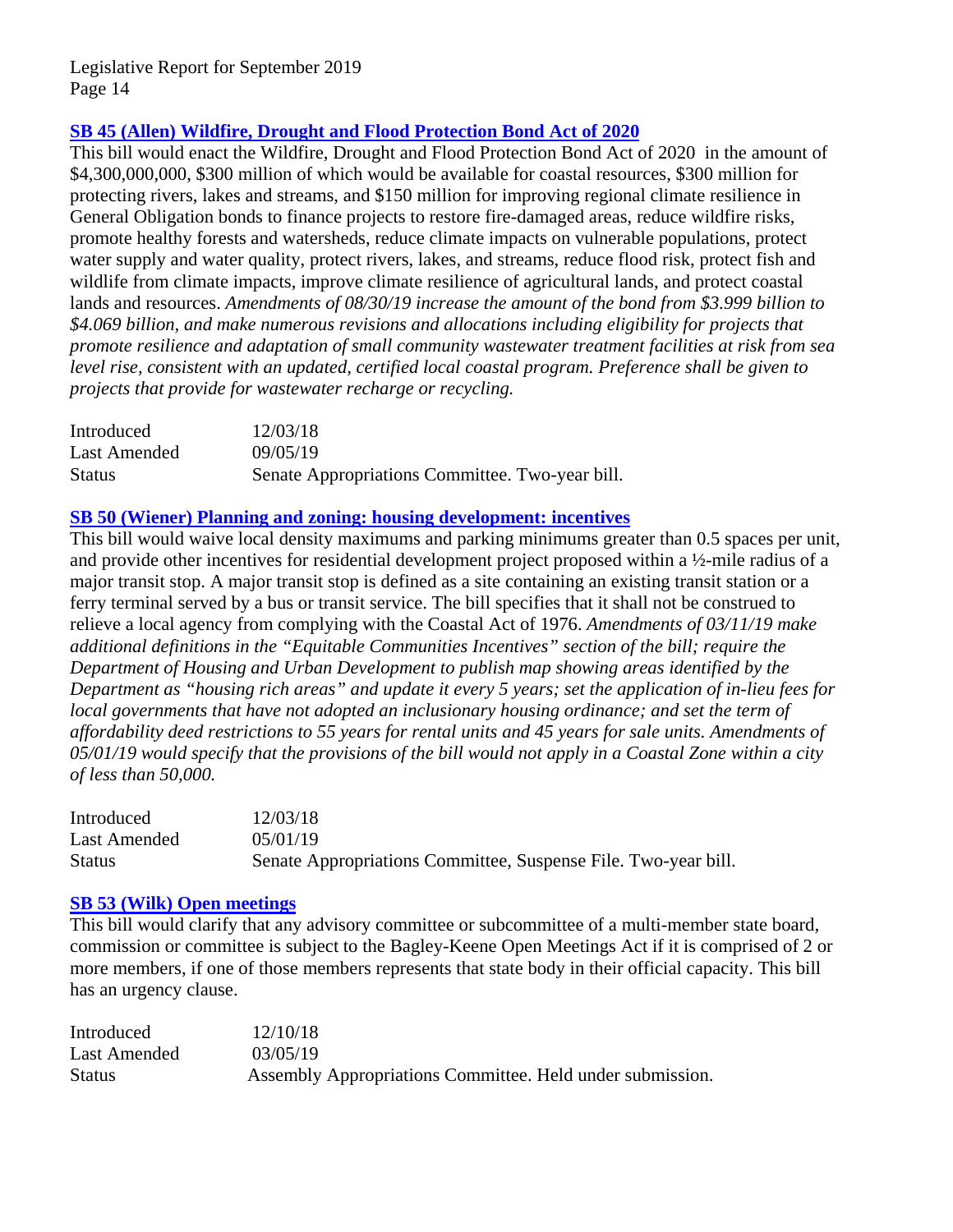# **SB 54 (Allen) [California Circular Economy and Plastic Pollution Reduction Act](http://leginfo.legislature.ca.gov/faces/billNavClient.xhtml?bill_id=201920200SB54)**

This bill would enact the California Circular Economy and Plastic Pollution Reduction Act, which would require the Department of Resources Recycling and Recovery (CalRecycle), in consultation with the State Water Resources Control Board and the Ocean Protection Council to develop a scoping plan for reducing plastic pollution in California by the year 2030 through source reduction, recycling and composting. AB 1080 is a companion to AB 1080 (Gonzalez). The two bills are identical in their current forms. *Amendments of 03/19/19 add additional specificity to the Department's proposed regulations, including identification of single-use packaging materials for reduction actions; criteria for source reduction requirements, minimum post-consumer recycled content requirements; and processes for annual reporting by businesses. Amendments of 05/07/19 extend the deadline for the adoption of regulations from 01/01/21 to 01/01/23; expand the bill to include manufacturers and retailers; and require the department to develop a scoping plan for achieving the bill's objectives prior to adopting regulations. Amendments of 05/22 substantially revise the bill to establish that it is a policy goal of the state that manufacturers and retailers reduce single-use packaging and products by 75% by the year 2030, transition to reusable products and packaging to the maximum extent practicable; and that single use packaging and products be recyclable or compostable by specified dates. The amendments would narrow the scope of CalRecycle's regulatory authority to "priority single use plastic products" which are defined in the bill as single-use packaging and the 10 most commonly littered single-use plastic products in California. The Department would be required to adopt regulations to implement the policy. The bill would also extend the deadline by two years for manufacturers to demonstrate a 40% recycling rate by 2028. Amendments of 06/24/19 add definitions, and require the Department to post on its website a list of recycling rates by material type. Amendments of 07/05/19 require the Department to report to the Legislature every 2 years on the progress implementing the bill's provisions. Amendments of 09/06 require the department to establish a Circular Economy Waste Pollution Reduction Panel to identify barriers and solutions associated with implementing the act.* 

| <b>Position</b> | <b>Support</b>                |
|-----------------|-------------------------------|
| <b>Status</b>   | <b>Assembly Third Reading</b> |
| Last Amended    | 09/06/19                      |
| Introduced      | 12/11/18                      |

# **SB [62 \(Dodd\) Endangered species: accidental take](http://leginfo.legislature.ca.gov/faces/billNavClient.xhtml?bill_id=201920200SB62) associated with routine and ongoing [agricultural activities: state safe harbor agreements](http://leginfo.legislature.ca.gov/faces/billNavClient.xhtml?bill_id=201920200SB62)**

This bill would make permanent a temporary exception in the California Endangered Species Act for the otherwise unlawful "take" of an endangered species if accidentally committed in the context of routine, ongoing agricultural activities. The bill would also require the reporting of any such take within 10 days. The bill would also extend the Safe Harbor Act from January 1, 2020, to January 1, 2024. The Safe Harbor Act encourages landowners to voluntarily manage lands to benefit endangered, threatened or candidate species without being subject to additional regulatory requirements as a result of their efforts. *Amendments of 03/19/19 extend the provisions of the bill to individual farmers, ranchers, and their bona fide employees.* 

| Introduced    | 01/03/19                                 |
|---------------|------------------------------------------|
| Last Amended  | 04/03/19                                 |
| <b>Status</b> | Chaptered. Chapter 137, Statutes of 2019 |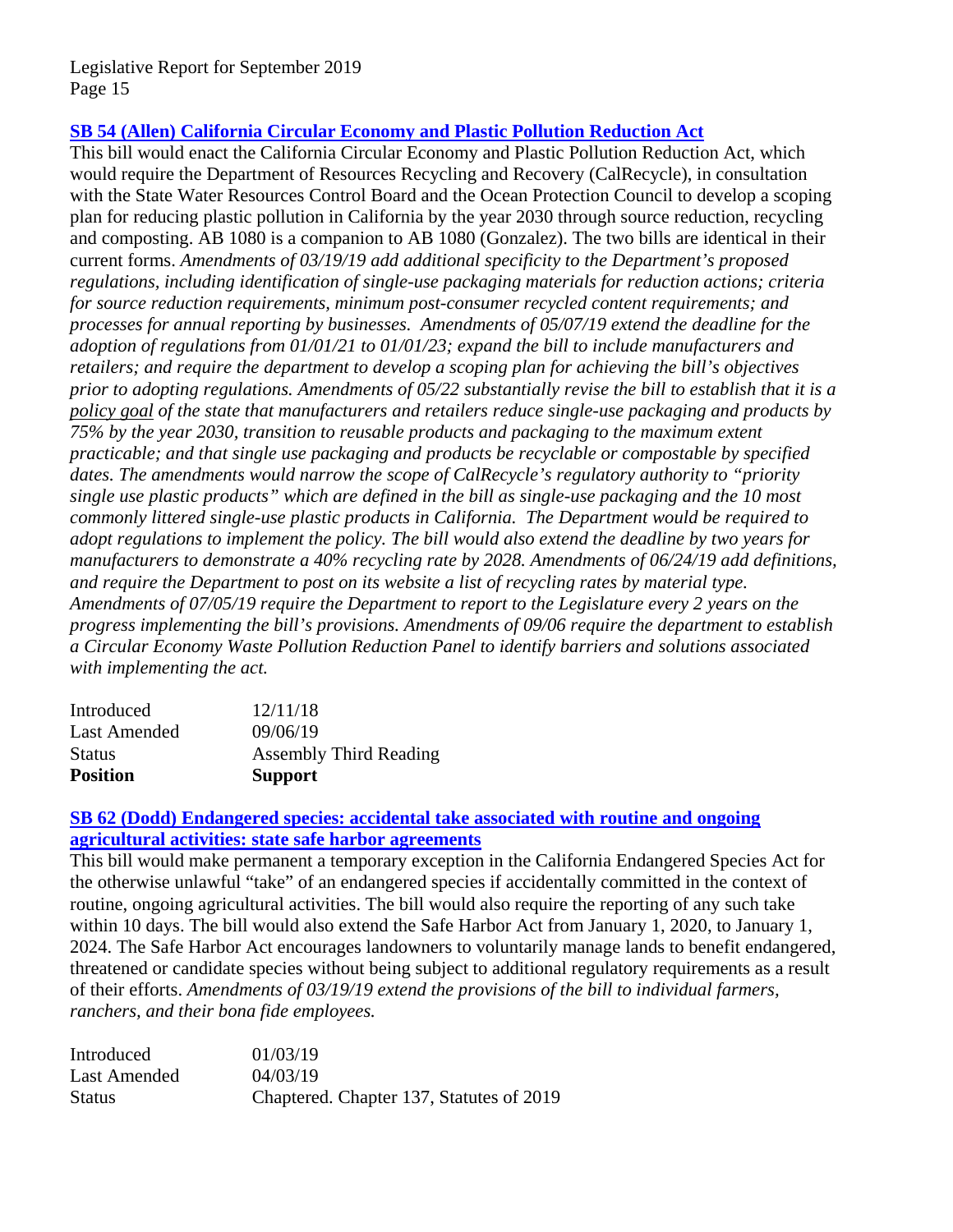# **[SB 67 \(McGuire\) Cannabis: temporary licenses](http://leginfo.legislature.ca.gov/faces/billNavClient.xhtml?bill_id=201920200SB67)**

This bill would allow for the reinstatement of an expired, temporary license issued by the Department of Food and Agriculture for a commercial cannabis operation, provided that the licensee submits a completed application and application fee. The temporary license would be revoked after the department issues an annual or provisional license, or denies the application for same. This bill has an urgency clause, and if enacted, will take effect immediately.

| Introduced    | 01/08/19                                  |
|---------------|-------------------------------------------|
| Last Amended  | 03/21/19                                  |
| <b>Status</b> | Assembly Business & Professions Committee |

#### **[SB 69 \(Wiener\) Ocean Resiliency Act of 2019](http://leginfo.legislature.ca.gov/faces/billTextClient.xhtml?bill_id=201920200SB69)**

This bill amends multiple codes including the Public Resources Code, Fish and Game Code, Public Health Code, and Water Code to address issues related to fisheries, ocean acidification, timber harvest plans, vessel speeds in the Santa Barbara Channel and San Francisco Bay, marine invasive species, and other topics. The bill would also require various studies and reports related to wetlands, beneficial reuse of dredged materials, low-trophic mariculture, and the potential for kelp and native oyster reefs to sequester carbon. The bill would require the State Air Resources Board to develop a voluntary speed reduction program to reduce air pollution, whale strikes and harmful underwater acoustics in the Santa Barbara Channel and San Francisco Bay; require the Natural Resources Agency to conduct an inventory of the state's coastal wetlands, updated every 5 years; require the State Coastal Conservancy to develop a beneficial reuse program for dredged sediments in coastal restoration projects; and require the Ocean Protection Council to submit a report to the Legislature. *Amendments of 04/29/19 delete the requirement for the Department of Fish and Wildlife to conduct a survey of all dams in all rivers frequented by fish every five years. Amendments of 05/17remove Sections related to: timber harvest plans; low-trophic mariculture; an ocean acidification working group; the Water Quality Monitoring Council; ballast water control technology; and amendments to the California Ocean Plan. Amendments of June 25 would require the Department to develop a plan to improve the survival rate of hatchery salmon; develop a sediment reduction plan for the Elk River watershed; require the Board of Forestry to evaluate forest practice rules that negatively affect salmonids; and prohibit timber harvesting activity under timber harvest plans that are likely to cause extreme erosion, unless certain specifications are met. Amendments of 07/03/19 require the Department's to include an analysis of the effect of in-river or ocean net-pen releases of hatchery salmon on the natural production of salmon. Amendments of 07/11 specify that an erosion control plan filed pursuant to a timber harvesting plan must be consistent with existing law.*

| Introduced    | 01/09/19                                                                   |
|---------------|----------------------------------------------------------------------------|
| Last Amended  | 07/11/19                                                                   |
| <b>Status</b> | Assembly Appropriations Committee. Hearing cancelled at request of author. |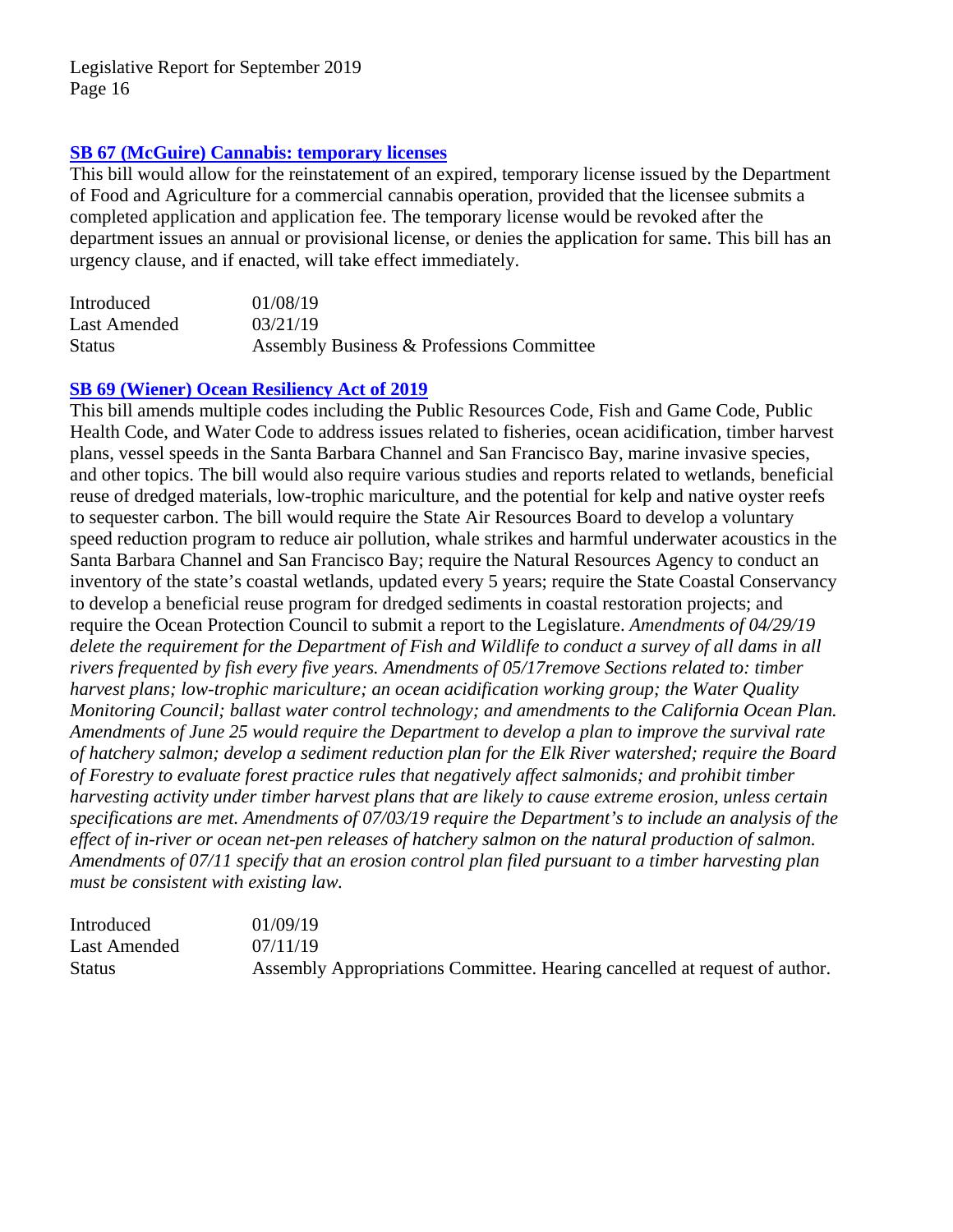# **[SB 140 \(Stern\) Specialized license plates: The Endless Summer](http://leginfo.legislature.ca.gov/faces/billNavClient.xhtml?bill_id=201920200SB140)**

This bill would require the State Coastal Conservancy, in consultation with the California Highway Patrol, to develop a specialized license plate with the image of a surfer to fund projects and programs that promote exposure to surfing, its cultural heritage, and the coastal resources on which it depends.

Introduced 01/17/19 Status Senate Appropriations Committee, Suspense File. Held under Submission

# **[SB 168 \(Wieckowski\) Climate change: Chief Climate Resilience Officer](http://leginfo.legislature.ca.gov/faces/billNavClient.xhtml?bill_id=201920200SB168)**

This bill would establish the position of Chief Climate Resilience Officer in the Office of Planning and Research, and require the preparation of guidance documents for statewide integration of adaptation and resiliency measures. *Amendments of 04/11/19 specify that guidance documents must include projected economic and fiscal impacts. Amendments of 05/17 specify that the appointment is subject to Senate confirmation. Amendments of 06/27/19 include references to the Natural Resources Secretary.* 

| Introduced    | 01/28/19                                                  |
|---------------|-----------------------------------------------------------|
| Last Amended  | 05/17/19                                                  |
| <b>Status</b> | Assembly Appropriations Committee. Held under submission. |

# **[SB 241 \(Moorlach\) Personal Income Tax: California Voluntary Contribution Program](http://leginfo.legislature.ca.gov/faces/billNavClient.xhtml?bill_id=201920200SB241)**

As amended April 22, this bill would repeal the expiration dates for the California Firefighters Memorial Fund and the California Peace Officers Memorial Fund personal income tax check-offs, thereby allowing those funds to remain on the California income tax return forms indefinitely. The bill would also substantially revise the procedure for inclusion of not-for-profit organizations on the annual tax forms, making it a fee-based application to the Franchise Tax Board limited to charitable organizations as defined in the bill. In order to be eligible, a charitable organization must average at least \$100,000 in gross receipts, be registered as a Charitable Trust with the State Attorney General's Office, and have submitted 3 years of annual returns with the Franchise Tax Board.

| <b>Commission Position Oppose</b> |                                                                       |
|-----------------------------------|-----------------------------------------------------------------------|
| <b>Status</b>                     | Senate Appropriations Committee, Suspense File. Held under Submission |
| Last Amended                      | 04/29/19                                                              |
| Introduced                        | 02/11/19                                                              |

#### **[SB 262 \(McGuire\) Commercial fishing: landing fees: sea cucumbers](http://leginfo.legislature.ca.gov/faces/billNavClient.xhtml?bill_id=201920200SB262)**

This bill would amend the Fish and Game Code to extend the sunset for the current sea cucumber commercial fishery program to April 1, 2030, and set the landing fee rate schedule for 2019. *Amendments of 03/18/19 make minor, non-substantive changes to the bill. Amendments of 06/12/19 amend the Coastal Act by adding Public Resources Code Section 30612.5, which would require the Coastal Commission, in consultation with the Department of Fish and Wildlife, to prepare guidelines for aquaculture applicants. Amendments of 07/11 would repeal this section on July 1, 2021. Amendments of 09/03 make changes involving Dungeness crab and commercial salmon vessel permits.* 

| Introduced    | 02/12/19                      |
|---------------|-------------------------------|
| Last Amended  | 09/03/19                      |
| <b>Status</b> | <b>Assembly Third Reading</b> |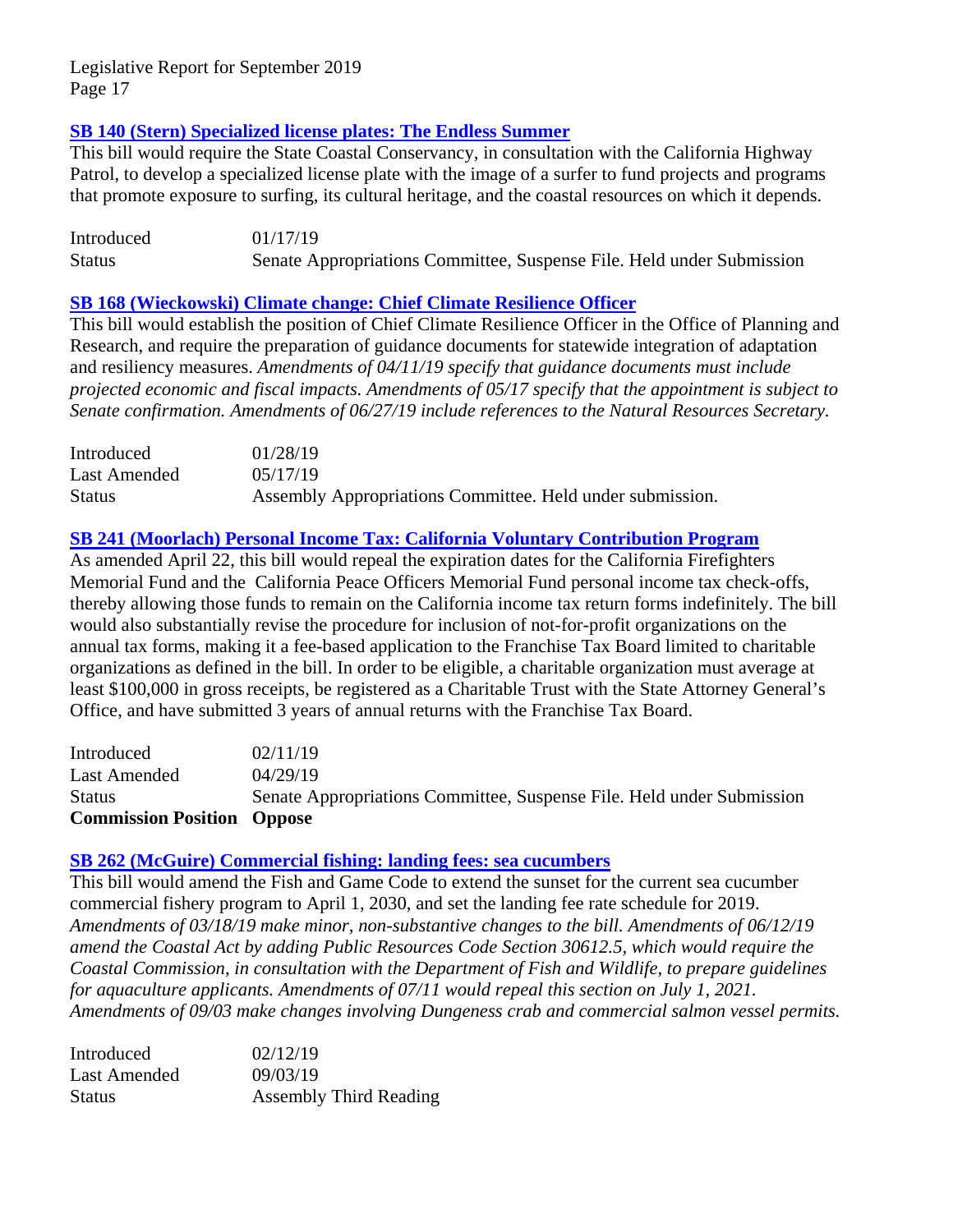# **[SB 330 \(Skinner\) Housing Crisis Act of 2019](http://leginfo.legislature.ca.gov/faces/billNavClient.xhtml?bill_id=201920200SB330)**

This bill would make numerous changes to the Planning and Zoning Law to facilitate the construction of emergency shelters, affordable housing, and other housing developments. The bill would proscribe how cities and counties process applications for specified projects, impose fees, and conduct hearings. The bill would also reduce the timelines for a public agency to approve or deny a housing project under the Permit Streamlining Act. The bill would also require relocation assistance for any occupants who are displaced as the result of any housing demolition. The bill provides that:

" Nothing in this section supersedes, limits, or otherwise modifies the requirements of the California Coastal Act of 1976 (Division 20 (commencing with Section 30000) of the Public Resources Code)."

Amendments of 08/12 provide that a preliminary application for a housing development within the coastal zone must indicate whether any portion of the property contains wetlands, ESHA, any use of the site for public access, or tsunami run-up zone.

| Introduced    | 02/19/19 |
|---------------|----------|
| Last Amended  | 08/12/19 |
| <b>Status</b> | Enrolled |

**[SB 424 \(Jackson\) Tobacco products: single-use and multiuse components](http://leginfo.legislature.ca.gov/faces/billNavClient.xhtml?bill_id=201920200SB424)**

This bill would prohibit the sale or distribution in California of any cigarette with a single-use filter, single-use electronic cigarette or an attachable single-use filter. The bill would authorize a city attorney, county counsel or District Attorney to assess a \$500 civil fine for violation. The bill would also require manufacturers of tobacco products to use recyclable materials for their products sold in California, or provide a take back or mail back program for non-recyclable components.

| Introduced    | 02/21/19                                     |
|---------------|----------------------------------------------|
| Last amended  | 0.5/17/19                                    |
| <b>Status</b> | Assembly Governmental Organization Committee |

#### **[SB 518 \(Wiekowski\) Public Records Act: court costs and attorneys fees](http://leginfo.legislature.ca.gov/faces/billTextClient.xhtml?bill_id=201920200SB518)**

This bill would require a public agency that improperly withholds public records subject to the Public Records Act (PRA) to pay court costs and attorney's fees to the plaintiff even if a settlement offer is made and accepted prior to judgement, notwithstanding Section 998 of the Code of Civil Procedures. *Amendments of 06/20 reorganize the bill's construction to accomplish the same goal.* 

| Introduced    | 02/19/19                      |
|---------------|-------------------------------|
| Last Amended  | 06/20/19                      |
| <b>Status</b> | <b>Assembly Third Reading</b> |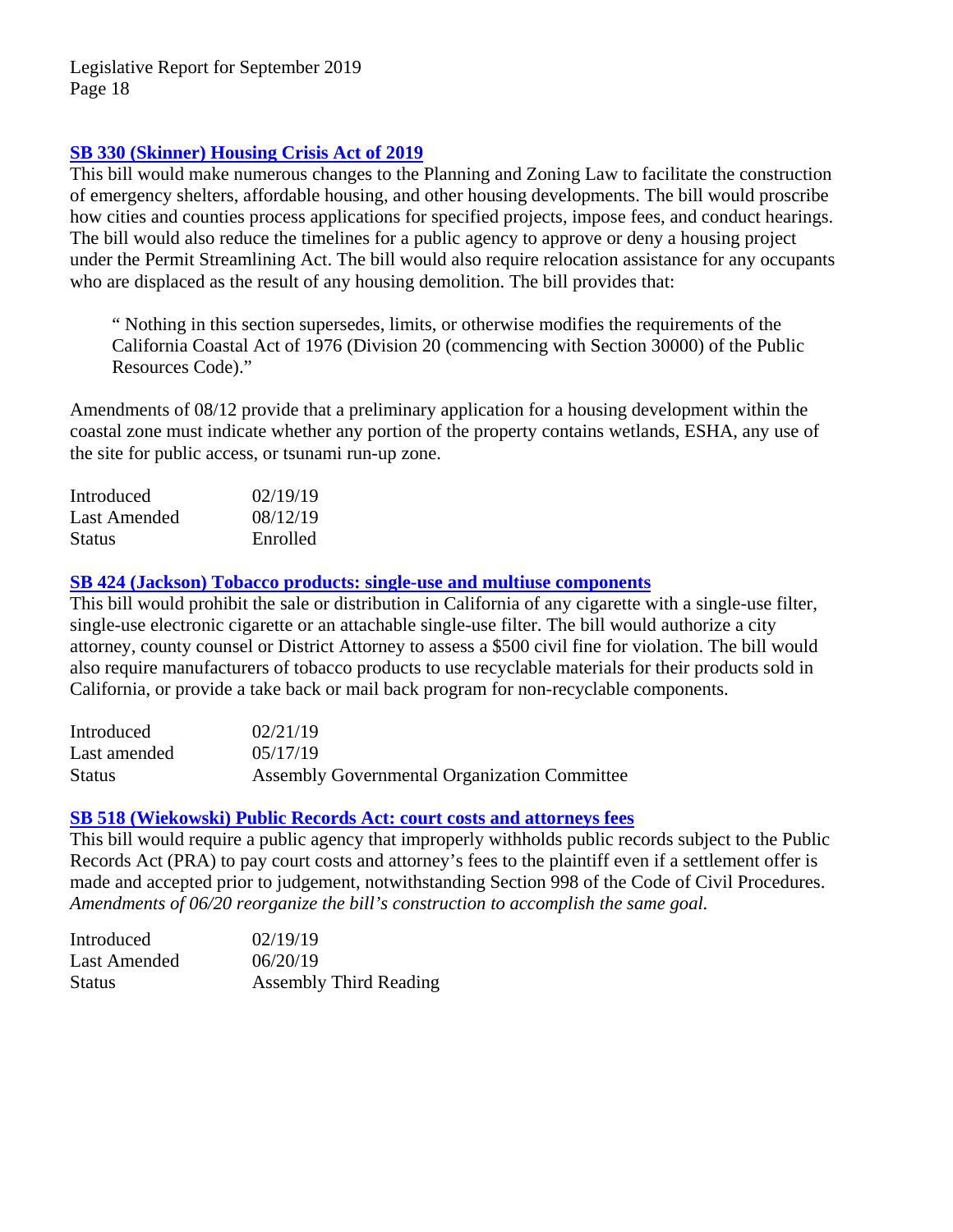# **[SB 551 \(Jackson\) Oil and gas: decommissioning, cleanup and remediation: costs](http://leginfo.legislature.ca.gov/faces/billNavClient.xhtml?bill_id=201920200SB551)**

This measure would require the Division of Oil, Gas and Geothermal Resources (DOGGR) to develop a mechanism to assess the full cost of decommissioning, cleanup and remediation of oil and gas infrastructure, including pipelines, pump facilities and storage facilities. *Amendments of 09/03 require that the cost of full site restoration be included in the cost assessment. Amendments of 09/05 replace the references to "restoration" to "remediation."*

| Introduced    | 01/22/19                      |
|---------------|-------------------------------|
| Last amended  | 09/05/19                      |
| <b>Status</b> | <b>Assembly Third Reading</b> |

**[SB 576 \(Umberg\) State Coastal Conservancy: coastal climate change adaptation](http://leginfo.legislature.ca.gov/faces/billNavClient.xhtml?bill_id=201920200SB576)**

As amended April 23, this bill would require the State Coastal Conservancy to develop and implement a climate adaptation and readiness program that would include collaboration and coordination with the Office of Planning and Research, California State University Long Beach, various state conservancies and other entities to recommend best practices and strategies for improving climate resiliency for coastal communities, infrastructure and habitat. The bill would also require the Conservancy to participate in, facilitate or host an international conference on coastal climate change every two years, in cooperation with the Natural Resources Agency, the Ocean Protection Council, and other relevant state agencies. *Amendments of 05/21would require the Conservancy to recommend best practices and strategies to improve coastal climate resiliency, and collaborate with academia, scientists and NGOs to facilitate climate change-related information sharing. Amendments of 07/01/19 shift those responsibilities to the Ocean Protection Council. Amendments also codify the Conservancy's Climate Ready Program in statute, and authorize the Conservancy to award grants to local agencies and nonprofits under the terms of the program. Amendments of 09/06 make chaptering order that will conform to AB 65, should AB 65 be enacted prior to this bill.* 

| Introduced    | 02/22/19                      |
|---------------|-------------------------------|
| Last amended  | 09/06/19                      |
| <b>Status</b> | <b>Assembly Third Reading</b> |

# **SR 12 (Jackson) 50[th anniversary of the Santa Barbara Oil Spill](http://leginfo.legislature.ca.gov/faces/billTextClient.xhtml?bill_id=201920200SR12)**

This measure commemorates the 50<sup>th</sup> anniversary of the offshore oil spill in Santa Barbara on January 8, 1969, and honors the efforts of environmental leaders who worked to achieve stronger protections for coastal resources as a result.

| Introduced    | 01/23/19 |
|---------------|----------|
| <b>Status</b> | Enrolled |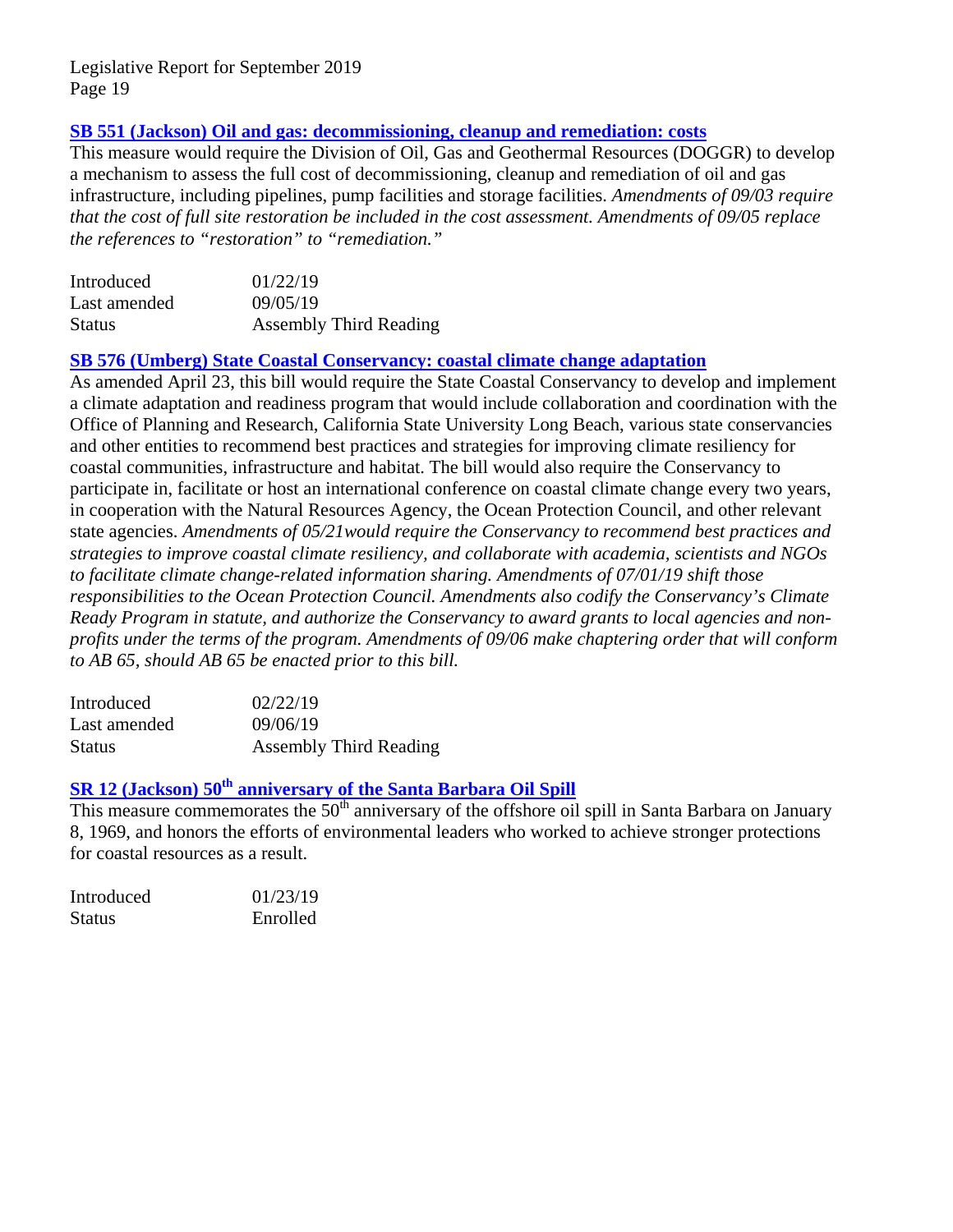# **[SR 32 \(Jackson\) Coastal resources](http://leginfo.legislature.ca.gov/faces/billNavClient.xhtml?bill_id=201920200SR32)**

This measure establishes the Senate's support for the federal Coastal Zone Management Act, and its opposition to any federal actions that would weaken California's federal consistency review authority.

Introduced 04/11/19 Status Senate Natural Resources and Water Committee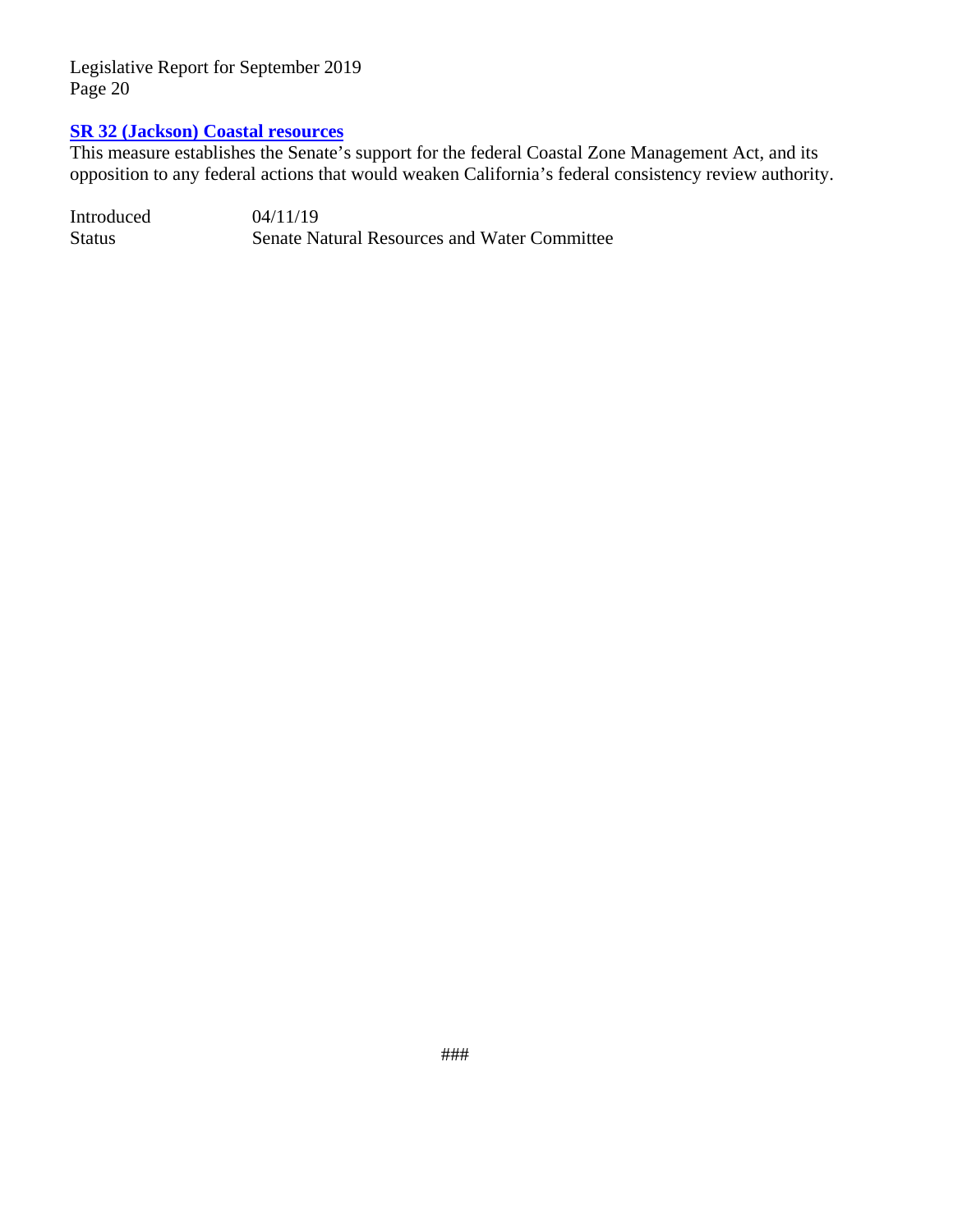#### **CALIFORNIA COASTAL COMMISSION**

45 FREMONT, SUITE 2000 SAN FRANCISCO, CA 94105- 2219 VOICE AND TDD (415) 904- 5200 FAX ( 415) 904- 5400



# **BILL ANALYSIS**

**[AB 1680 \(Limón\)](http://leginfo.legislature.ca.gov/faces/billNavClient.xhtml?bill_id=201920200AB1680)**

As Amended 08/30/19

#### **SUMMARY**

This bill would direct the Coastal Commission, in consultation with the State Coastal Conservancy, the Department of Parks and Recreation, and the State Lands Commission to develop a new coastal access plan for Hollister Ranch in Santa Barbara County by April 1, 2020. If not completed by the deadline, the State Lands Commission would be required to implement the Coastal Commission's 1982 Coastal Access Program as expeditiously as possible, until such time as the Coastal Commission adopts an updated plan. The bill would also direct the State Coastal Conservancy to periodically review the public access in-lieu fee levied for new development at Hollister Ranch, and to make recommendations on any legislation needed to adjust the fee to an amount sufficient to implement the coastal access plan.

#### **RECOMMENDED MOTION**

I move the Commission **Support** AB 1680, and I recommend a **Yes** vote.

#### **PURPOSE OF THE BILL**

The purpose for the bill is to finally provide long-delayed public access to the coast at Hollister Ranch, a private, gated subdivision in Santa Barbara County that has consistently resisted efforts to provide public access in compliance with the Coastal Act.

#### **EXISTING LAW**

Public Resources Code (PRC) Section 30610.3 authorizes the Commission to designate coastal subdivisions with inadequate public access as eligible for an alternative process for meeting the Coastal Act's public access mandate, wherein acquisition is funded through the imposition of in-lieu fees. Once an area is designated as eligible, the Commission develops a program to ensure meaningful public access. The Coastal Conservancy implements the program through a management plan.

Public Resources Code Section 30610.8 set the in-lieu fee at Hollister Ranch at \$5,000 (subject to annual increase of 5% once the program is in place), directed the Conservancy and the Public Works Board (PWB) to proceed "as expeditiously as possible" to obtain access "in a timely manner," and specified that the fees are to go toward purchasing the necessary public access easements.

#### **PROGRAM BACKGROUND**

The Gaviota coast is the least accessible stretch of coastline in California. Between the 14,000-acre Hollister Ranch, the 24,000-acre Cojo Jalama Ranch, and the 98,000-acre Vandenberg Airforce Base, there is less than 2 miles of publicly accessible coastline in over 60-miles.

Hollister Ranch is a gated subdivision encompassing 8.5 miles of shoreline near Point Conception in Santa Barbara County. During the late 1970s, the Commission approved several permits for new homes within Hollister Ranch, and conditioned each of them to provide a public access easement to the coast, pursuant to the newly enacted California Coastal Act of 1976. The property owners sued, arguing, among other things, that they were unable to convey the easements required by their permits because the land underlying the main access road was owned and controlled by a third party—the Hollister Ranch Owners' Association (HROA).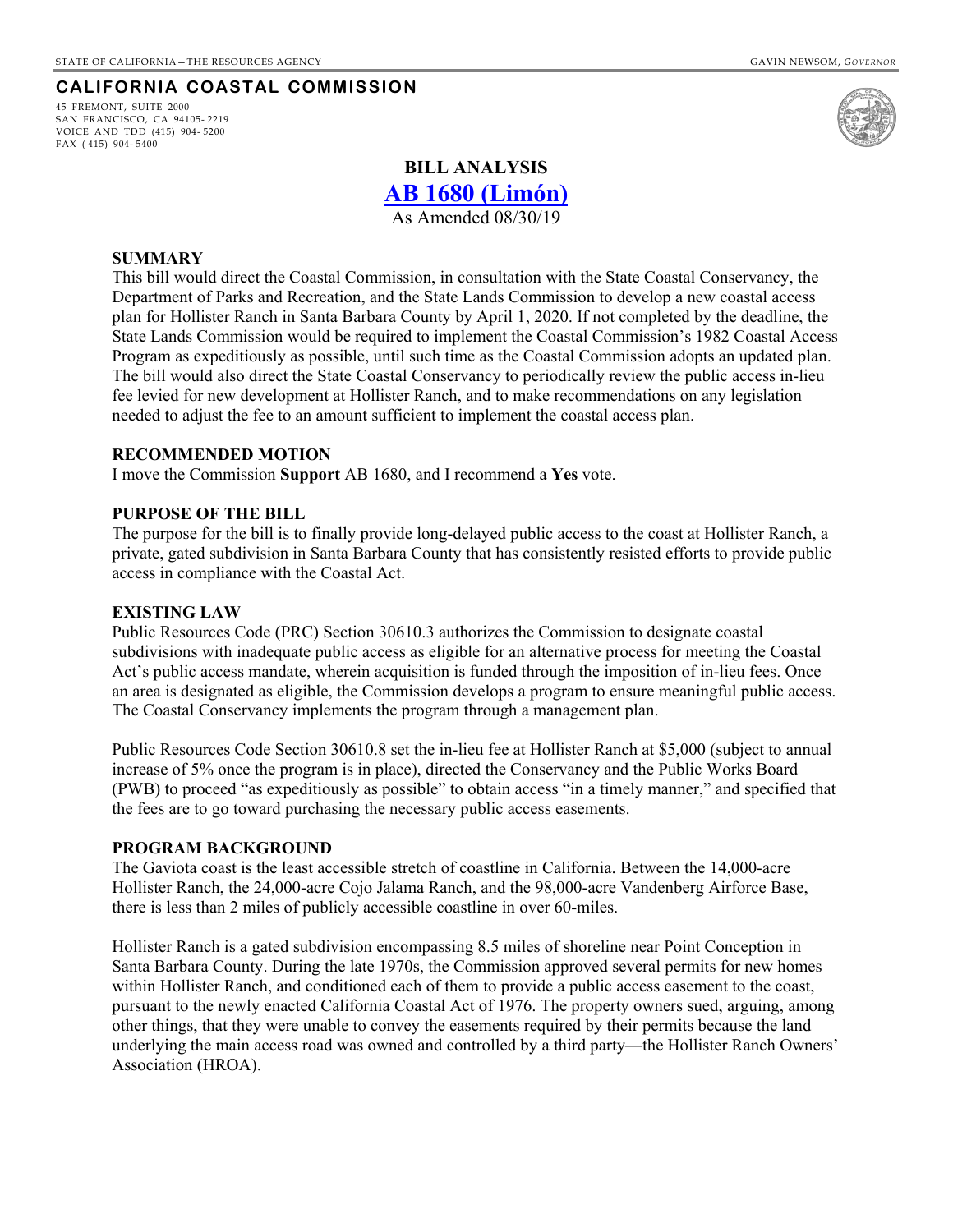Conflicting trial court rulings were appealed to the  $2<sup>nd</sup>$  District Court of Appeal. However, before the appellate court could issue a final decision on the merits, the Legislature passed AB 643 (Calvo, Ch.919, Stats of 1979) adding Coastal Act Section 30610.3, creating an alternative process for securing access in private coastal subdivisions. Subsequently, in September of 1980 the Commission adopted a resolution designating Hollister Ranch as an appropriate area for an in-lieu fee program pursuant to Section 30610.3, and the Court of Appeal remanded all pending cases back to the Commission without resolving the underlying legal questions.

Following this designation, Commission and Conservancy staff worked together to develop a Coastal Access Program for Hollister Ranch. Extensive field work was necessary to accurately evaluate the area's natural resources and to site the proposed access facilities. However, most of the landowners would not give permission for staff to survey their properties, and staff was forced to limit its field work to the common areas of the Ranch.

Based on the best information available at the time, the Commission adopted the initial Hollister Ranch Coastal Access Program in August of 1981, acknowledging that an ongoing environmental assessment could provide the basis for future amendments. Amendments to the program were adopted one year later, reflecting public comment and recommendations made by the Department of Fish and Game. The final, adopted program calls for a phased and monitored approach to opening and managing access to the Ranch with a maximum cap of 500 visitors per day. It proposes the construction of beach facilities such as a bathroom, showers and picnic areas, with bicycle access along the existing main road, pedestrian access parallel to the road and along the beach, and shuttle van access. The program also prioritizes protection of sensitive habitat areas and acknowledges property owners' privacy needs. Phase 1 would only allow access of no more than 100 daily visitors to three specified beaches.

Subsequent to adoption of the program, it was the Conservancy's responsibility to determine the cost of acquiring the necessary access easements to implement it. Pursuant to PRC Section 30610.3 (f), in the absence of a fixed price agreed to by both the Conservancy and the seller, the Conservancy must specify an estimated acquisition cost based on a formal appraisal of the access areas. Once a fixed cost was determined, that total figure would be divided by the number of parcels to calculate an appropriate in-lieu fee. Thereafter, any lot owner who received a coastal development permit must pay the in-lieu fee, but would not be required to provide access directly across their property.

However, Hollister Ranch property owners continued to deny access to the Conservancy and the Public Works Board. Without necessary appraisal data, the Conservancy had no way to calculate the value of the in-lieu fees necessary to fund the program. As a result, the Conservancy was not able to implement the Hollister Ranch Coastal Access Program.

Recognizing that the landowners at Hollister Ranch could delay implementation of the Coastal Access Program indefinitely by refusing to cooperate in the appraisal process, in February 1982 the Legislature passed Assembly Bill 321 (Hannigan, Ch. 42, Stats. of 1982), which added Section 30610.8 to the Public Resources Code. This legislation set the amount of the in-lieu fee at Hollister Ranch at \$5,000 and appropriated \$500,000 for expenditure by the Conservancy to implement the access program "as expeditiously as possible." (PRC § 30610.8(c)). The fee was intended to increase by a factor of 5% per year, following acquisition of easements. Archived enrolled bill reports (EBRs) indicate that the Coastal Commission, the Department of Finance and the Governor's Office of Planning and Research supported the bill, and the legislation was adopted with an urgency clause to provide for immediate implementation of the program.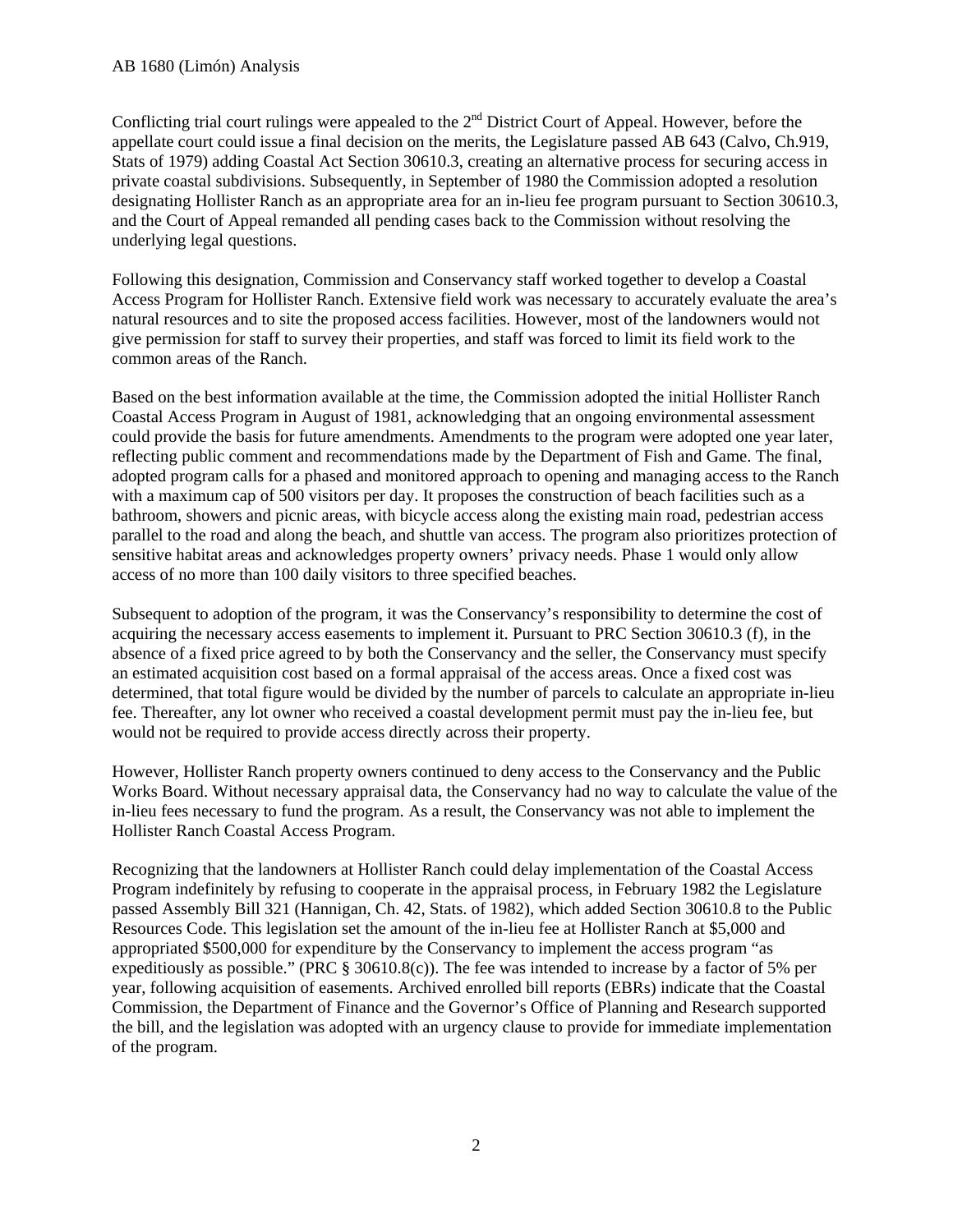It is unclear from historic records why the Conservancy was unable to move forward from this point. The Attorney General obtained a court order in June of 1983 on behalf of the Conservancy and the Public Works Board authorizing entry into Hollister Ranch. But the available files show no evidence of that taking place. One answer may be that Governor Deukmejian, who ran on a platform of abolishing the Coastal Commission and was sworn in January of 1983, was not supportive of public access at Hollister Ranch. His 1988 veto of AB 3408 (Hauser), which would have granted the Conservancy the authority to acquire property independent of the Public Works Board, supports this theory. At any rate, the bill suggests the Legislature's dissatisfaction with the PWB process as it was playing out with the Coastal Conservancy.

Despite numerous legislative, legal and administrative efforts over several years, there is still no public access to the 8.5 miles of coast at Hollister Ranch, 37 years after the Legislature's original foray into the issue. The residents of Hollister Ranch have employed a variety of tactics to delay or block implementation of the public access, all the while enjoying the ability to develop their properties after payment of a modest \$5,000 in-lieu fee.

The Legislature attempted to balance private and public rights in the 1979 and 1982 amendments to the Coastal Act. The residents of Hollister Ranch have enjoyed the benefits of their part of the bargain, but the public has never received any of the coastal access that the Legislature explicitly intended, and which is guaranteed under the Coastal Act and the California Constitution.

# **LEGISLATIVE HISTORY**

- **AB 643 (Calvo, Ch. 919, Stats 1979)** This bill made multiple changes to the Public Resources Code, including the addition of Section 30610.3, creating an alternative process for providing public coastal access in private subdivisions. This alternate approach alleviates the obligation for individual property owners to provide parcel-by-parcel access through the permit process. Instead, PRC 30610.3 authorizes the Coastal Commission to designate areas suitable for a comprehensive coastal access program, and the authority to prepare and adopt such a program. Implementation of the program is funded by "in-lieu" fees paid by permittees in lieu of providing individual access. This allows property owners to build their homes without the necessity of recording individual easements, in return for a subdivision-wide access program implemented by the Coastal Conservancy and funded by in-lieu fees.
- **AB 321 (Hannigan, Ch. 43, Stats. 1982)** This bill sought to resolve the ongoing controversy over public access at Hollister Ranch "in an expeditious manner" and provide public coastal access at Hollister Ranch "in a timely manner…to promote the public's welfare" by setting the in-lieu fee amount at \$5,000 and appropriating \$500,000 for the State Coastal Conservancy to implement the 1982 Adopted Coastal Access Program for Hollister Ranch. This bill was adopted with an urgency clause, and was supported by the Coastal Commission, the Department of Housing and Community Development, the Department of Finance, and the Governor's Office of Planning and Research. The 1982 EBR written by OPR justified the urgency clause by saying, "The urgency clause is justified because the Coastal Conservancy should immediately proceed to implement the Hollister Ranch Access Program." (OPR EBR, 02/16/1982).
- **AB 1035 (Goggin, 1983)** This bill would have allowed the State Coastal Conservancy to undertake the Hollister Ranch Project "notwithstanding any other provision of law," and would have authorized the Conservancy to contract with third-party vendors to conduct surveys and appraisals, as opposed to the Department of General Services, to determine suitability for acquisition. It was vetoed by Governor Deukmejian.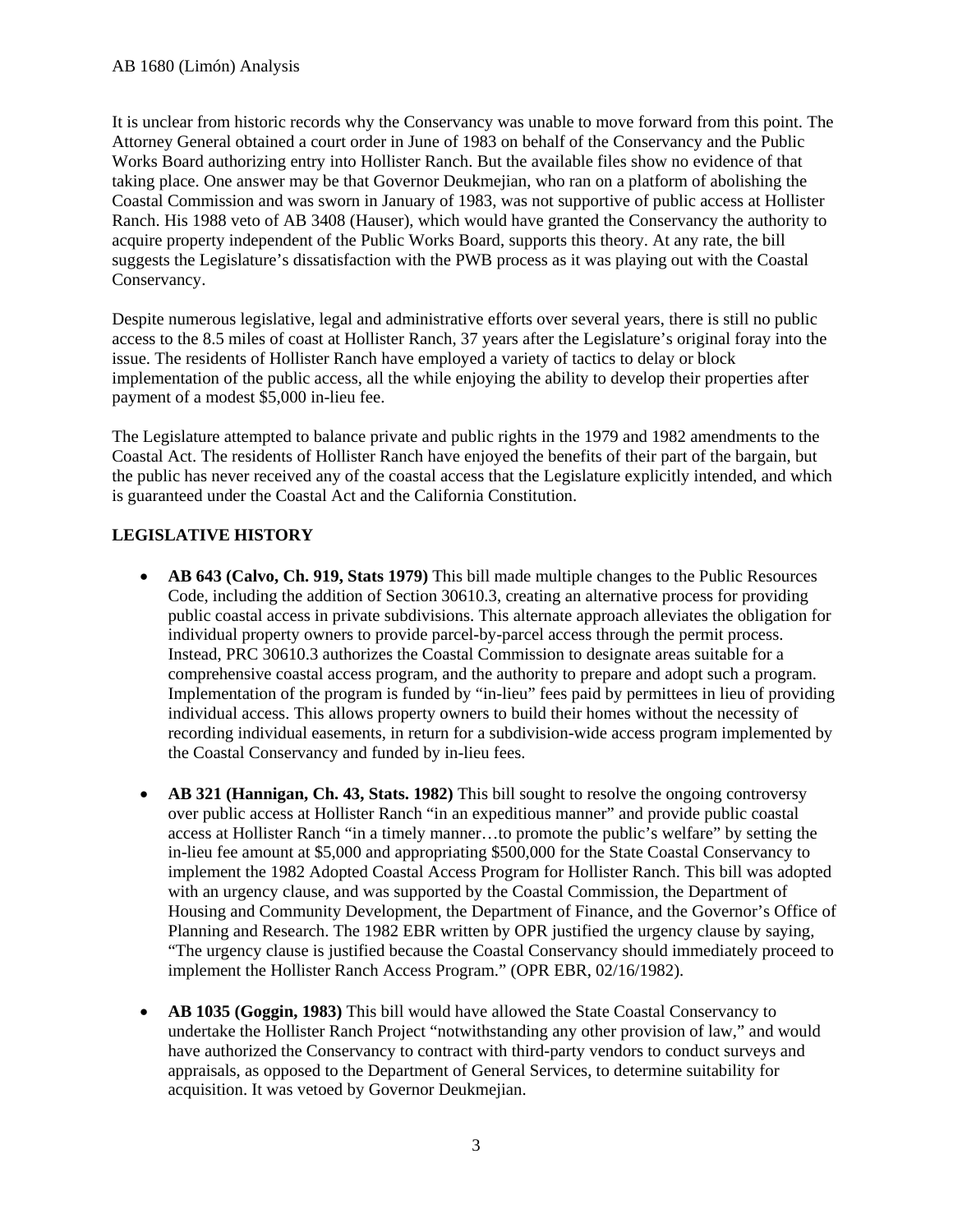- **AB 1739 (Goggin, Ch. 1551, Stats. 1984)** This bill allowed the State Coastal Conservancy to expend funds received from in-lieu fees at Hollister Ranch for any purpose consistent with the Conservancy's statutory objectives.
- **AB 3408 (Hauser, 1988)** This bill would have allowed the State Coastal Conservancy to acquire coastal lands without the necessity of Public Works Board approval. It was vetoed by Governor Deukmeiian.
- **SB 2534 (Limon, 2018)** This bill would have directed all relevant state agencies, boards, and commissions to utilize their existing legal authority to implement the Coastal Commission's 1982 Adopted Coastal Access Program for Hollister Ranch (access program) as expeditiously as possible. The bill would have created two subaccounts for the acquisition and management, respectively, of the public accessways proposed in the access program. The bill was vetoed by Governor Brown. The veto message directed the relevant state agencies to work together to update the program.

#### **ANALYSIS**

The 1982 Coastal Access Program for Hollister Ranch has never been implemented for a variety of reasons. Ranch owners have litigated and lobbied effectively to resist public access to the subdivision's coastline since the passage of the Coastal Act. The 1982 Access Program itself left much of the implementation details up to a subsequent management plan that was never completed. Public controversy and fluctuating political will, combined with the fact that the State has never provided the funding to acquire the necessary easements or fee title interests to effectuate public access through eminent domain, thwarted the "expeditious" timeframe initially called for by the Legislature. Over the years, interest in the Coastal Access Program waned as its prospects looked increasingly unlikely.

That changed in 2018, when media attention on Hollister Ranch highlighted the lack of access to public trust beaches and state-waters. This sparked a new generation of public interest in the adopted Coastal Access Program. The 1982 Program remains a valid document that could theoretically be implemented as is, once the necessary easements or fee interests are purchased by the State or granted by the land owners.

That said, much has changed in California over the 37 years since the Coastal Access Program was adopted. The state's population has increased from 25 million to 40 million, placing higher demands on public access to coastal resources. Agencies have a better understanding of the environmental justice implications of public access, threats from sea level rise, and habitat requirements for a growing list of threatened and endangered species. All these issues have implications for how we plan for, provide and manage public access in the twenty-first century. Addressing them directly in an updated coastal access plan for Hollister Ranch could provide for a better public experience as well as more efficient and effective management.

This bill is the author's second effort to effectuate public access to and along the coastline at Hollister Ranch, in accordance with Coastal Act sections 30610.3 and 30610.8, and previous Commission actions in 1981 and 1982.

In 2018, the Legislature passed [AB 2354 \(Limón\),](http://leginfo.legislature.ca.gov/faces/billNavClient.xhtml?bill_id=201720180AB2534) which would have created two subaccounts for the purpose of funding acquisition and management of accessways necessary to implement the 1982 Coastal Access Program. The bill also would have directed all state agencies to use their existing legal authority to obtain public access at Hollister Ranch. Governor Brown vetoed the bill on the grounds that the 1982 program was "outdated" and directed the applicable agencies to work together on an updated plan.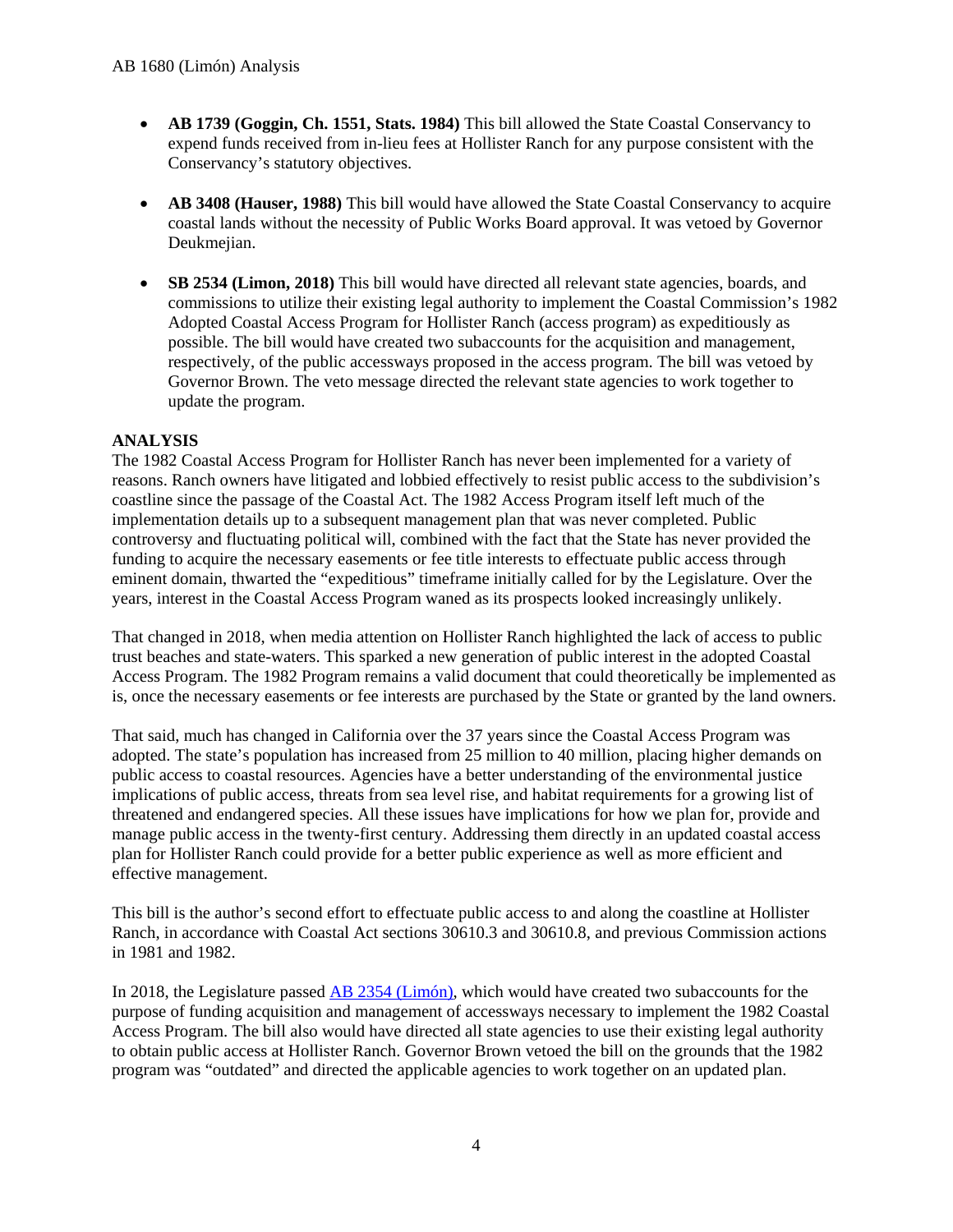In response, the agencies began moving forward with actions begin the update process and assemble the necessary information and expertise for implementation. In early December 2018, the State Lands Commission undertook a weeks-long mean high tide line (MHTL) survey along the Hollister Ranch coastline, using land surveyors and aerial drones. By mid-March, the entire 8.5 miles of coastline had been surveyed. From this source data SLC staff has been able to produce image mosaics, 3D models, and aerial video footage, which will be particularly useful for mapping trail routes, avoiding sensitive areas, identifying other planning constraints, as well as locating the legal boundary between public and private lands.

Also in December, the Coastal Commission conducted a public informational hearing on the long and complicated history of the State's efforts to secure public access at Hollister Ranch, and received extensive feedback. The Commission updated its web page to invite public comment under the ["Highlights"](https://www.coastal.ca.gov/hollister-ranch/) section on the home page, as well as links to the [1982 Program,](https://documents.coastal.ca.gov/assets/hollister-ranch/1982%20Hollister%20Ranch%20Plan%20Revised%20Findings.pdf) the [environmental](https://documents.coastal.ca.gov/assets/hollister-ranch/Hollister%20Ranch%20Environmental%20Assessment%20(3.3.82).pdf)  [assessment,](https://documents.coastal.ca.gov/assets/hollister-ranch/Hollister%20Ranch%20Environmental%20Assessment%20(3.3.82).pdf) and a [map of the area.](https://www.coastal.ca.gov/hollister-ranch/) The web page is updated regularly so members of the public can track the process.

. On March 1, 2019, the Directors of the Coastal Commission, Coastal Conservancy, Department of Parks and Recreation and the State Lands Commission signed an inter-agency Collaboration Agreement delineating each agency's roles and responsibilities with respect to updating the access program, and committing to expanding and enhancing public access at Hollister Ranch. The Agreement establishes a framework for effective and efficient communication and collaboration among the signatories to develop a new, contemporary Public Access Program informed by meaningful and comprehensive public outreach and stakeholder engagement in a timely manner.

Six weeks later, on March 18, 2019, the agencies took the first step toward initiating the public review process when the Conservancy posted a Request for Proposals (RFP) seeking community engagement, planning, environmental and professional services to assist in developing an updated Public Access Program for Hollister Ranch, in two phases. The RFP deadline is April 19, 2019 and the approximate contract start date is May 20, 2019, and the State Coastal Conservancy has agreed to make the necessary funding available (\$50,000) to support Phase 1. Additional funds will need to be secured for Phase 2, which will involve continued public input and community engagement, refinement of the Public Access Program, an outline of the regulatory permits and processes, preparation of an estimated budget for completing the program, identification of the critical path toward implementation, and identification of components for operational feasibility.

And on March 28, all four agency Directors and the Chair of the Coastal Commission, Dayna Bochco, participated in a site visit to Hollister Ranch to better understand the opportunities and constraints, which will inform the planning process going forward.

AB 1680 furthers the agencies' shared goals of public access and resource protection by providing statutory direction and benchmarks for progress, and is fully consistent with the actions taken to date. The bill would codify the agencies' intent to update the 1982 access program, and supports the inter-agency commitment to work collaboratively and expeditiously. The bill specifies three plan components, including land-based access, beach recreational areas, and scientific/educational areas.

In addition, AB 1680 would establish a process for increasing the \$5,000 access in-lieu fee that is currently assessed for all coastal development permits at Hollister Ranch, and specify that the fee would be used to fund management costs. This fee was supposed to increase by 5% per year once a program was in place. Instead it has been stalled at the original amount, which, if adjusted as designed, would now be approximately \$30,000. The bill would direct the Conservancy to make findings and recommendations to